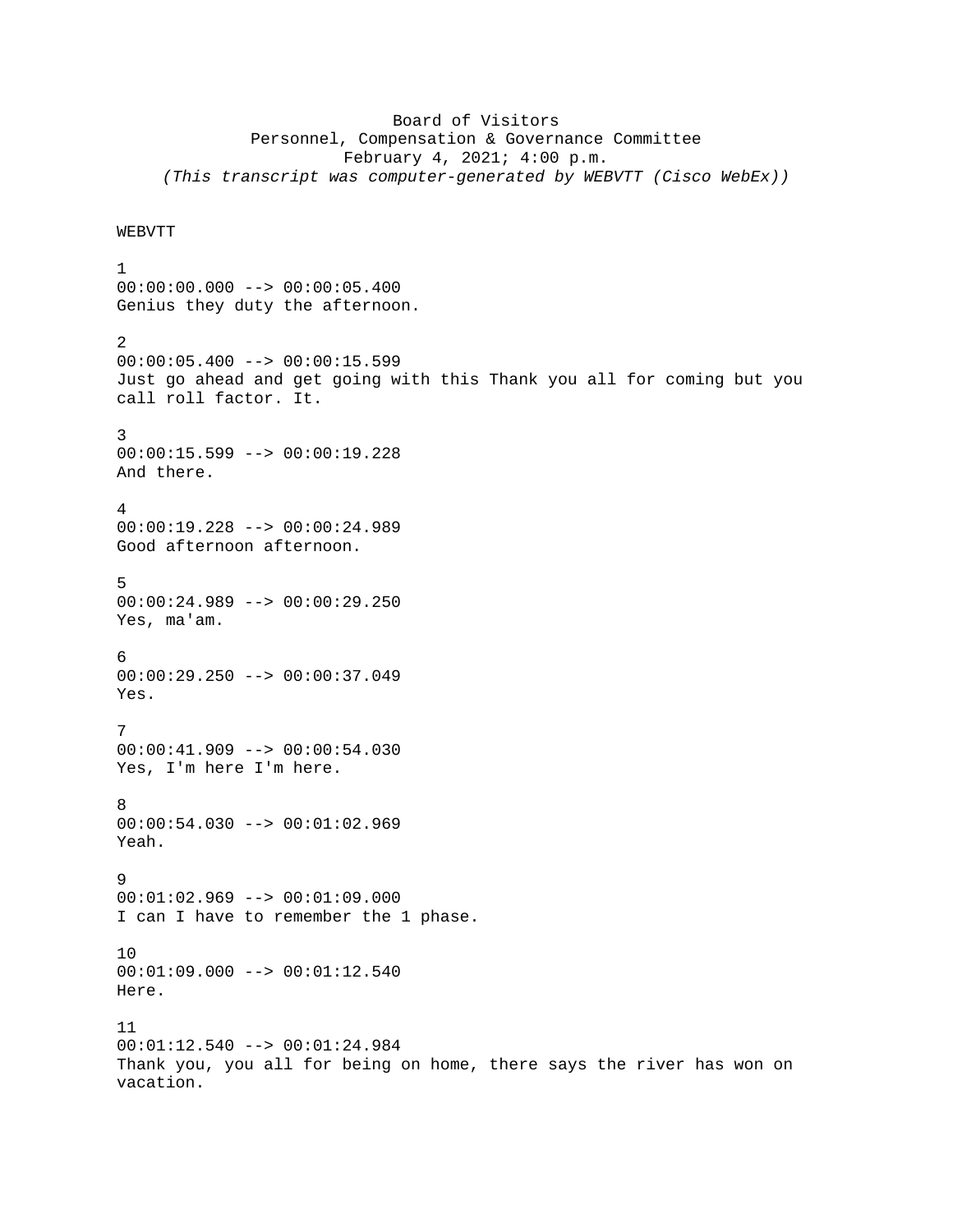12  $00:01:25.015$  -->  $00:01:39.894$ They police you gracious. We, thank you for this time with Sharon. We thank you. As we come to start this meeting that you open our hearts that you open our minds to hear that you open our. 13 00:01:40.409 --> 00:01:50.665 Miles got with wisdom as we continue to conduct the business of Virginia State University. I prayed for every person that has joined us today. 14  $00:01:50.665$  -->  $00:01:57.715$ I pray for the institution and the students continue to guide us in wisdom love and peace. 15  $00:01:58.019$  -->  $00:02:04.469$ In the name Amen. Amen. Thank you. Very much. 16  $00:02:04.469$  -->  $00:02:18.719$ Rembrandt, you see the agenda in front of you may I get a motion to approve the agenda as written that we approve the agenda. 17 00:02:18.719 --> 00:02:23.879 I got a 2nd. 18 00:02:27.120 --> 00:02:32.520 7 by that is 1. 19 00:02:32.520 --> 00:02:37.770 You going Thank you very much. 20  $00:02:37.770$  -->  $00:02:46.469$ Well, now we have the roll call for that to enter in a separate. 21  $00:02:46.469$  -->  $00:02:52.050$ What's to roll call for region to get on a record? Thank you. 22 00:02:56.310 --> 00:03:01.229 Yes.  $23$ 00:03:01.229 --> 00:03:05.009 Yeah.

24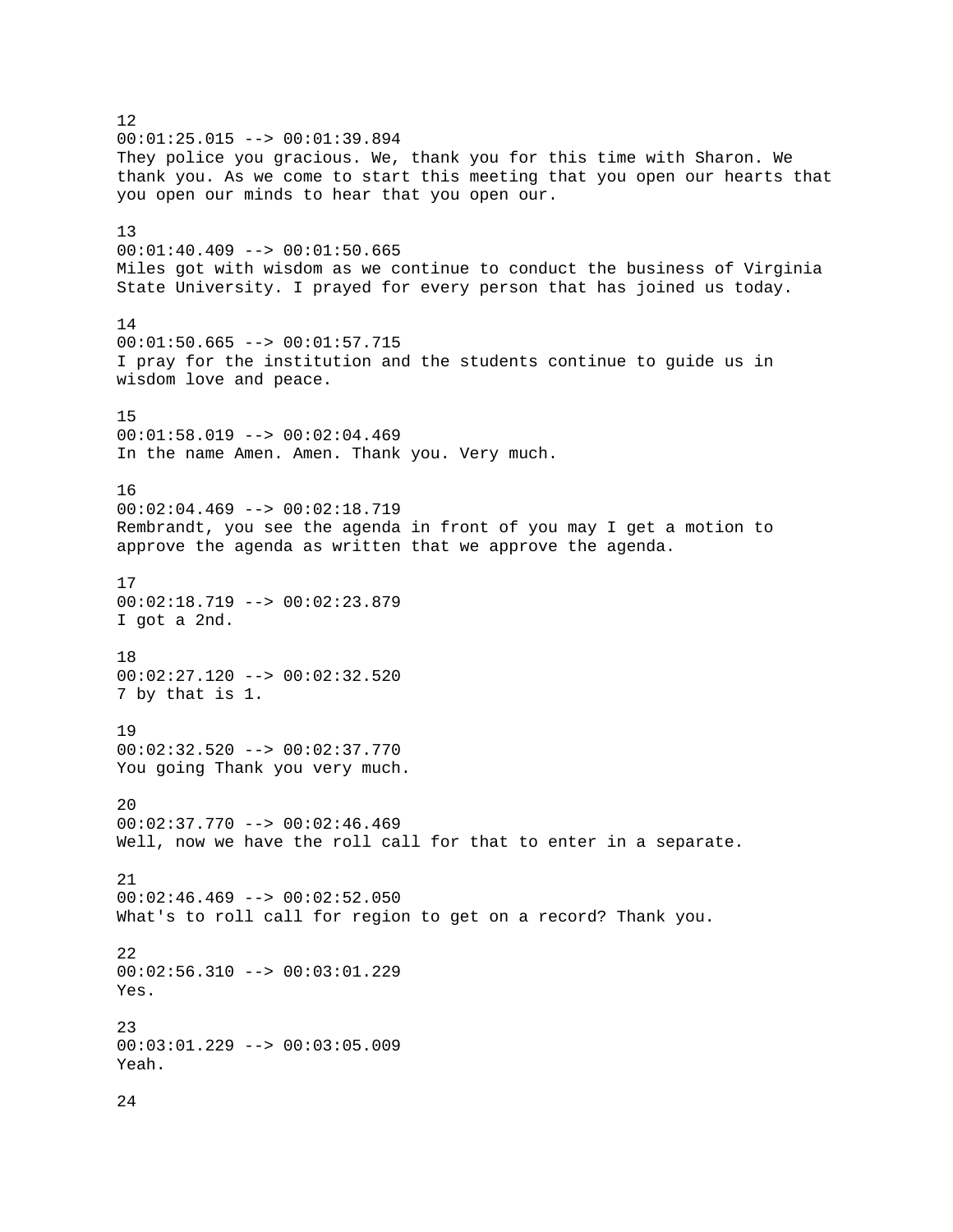00:03:05.009 --> 00:03:08.789 Yes. 25 00:03:12.599 --> 00:03:16.409 Yes. 26 00:03:16.409 --> 00:03:19.680 Yes. 27 00:03:19.680 --> 00:03:23.729 Thank you. 28 00:03:23.729 --> 00:03:27.539 Thank you. 29 00:03:27.539 --> 00:03:31.349 You'll also find the previous minutes for last meeting. 30 00:03:32.610 --> 00:03:37.560 Uh, if there's not any corrections to proceed them, please identify them. 31 00:03:38.639 --> 00:03:43.469 I ask for a motion to approve the minutes for the last meeting. 32 00:03:44.699 --> 00:03:48.360 After this is Theresa. 33 00:03:50.099 --> 00:03:54.509 You're a 2nd, a 2nd. 34  $00:03:54.509$  -->  $00:03:59.009$ This issue on. 35  $00:04:00.509$  -->  $00:04:04.710$ All right, it is time let's take a vote for that. Please. 36 00:04:09.689 --> 00:04:13.800 Again, we roll call. 37 00:04:13.800 --> 00:04:18.750 Yes.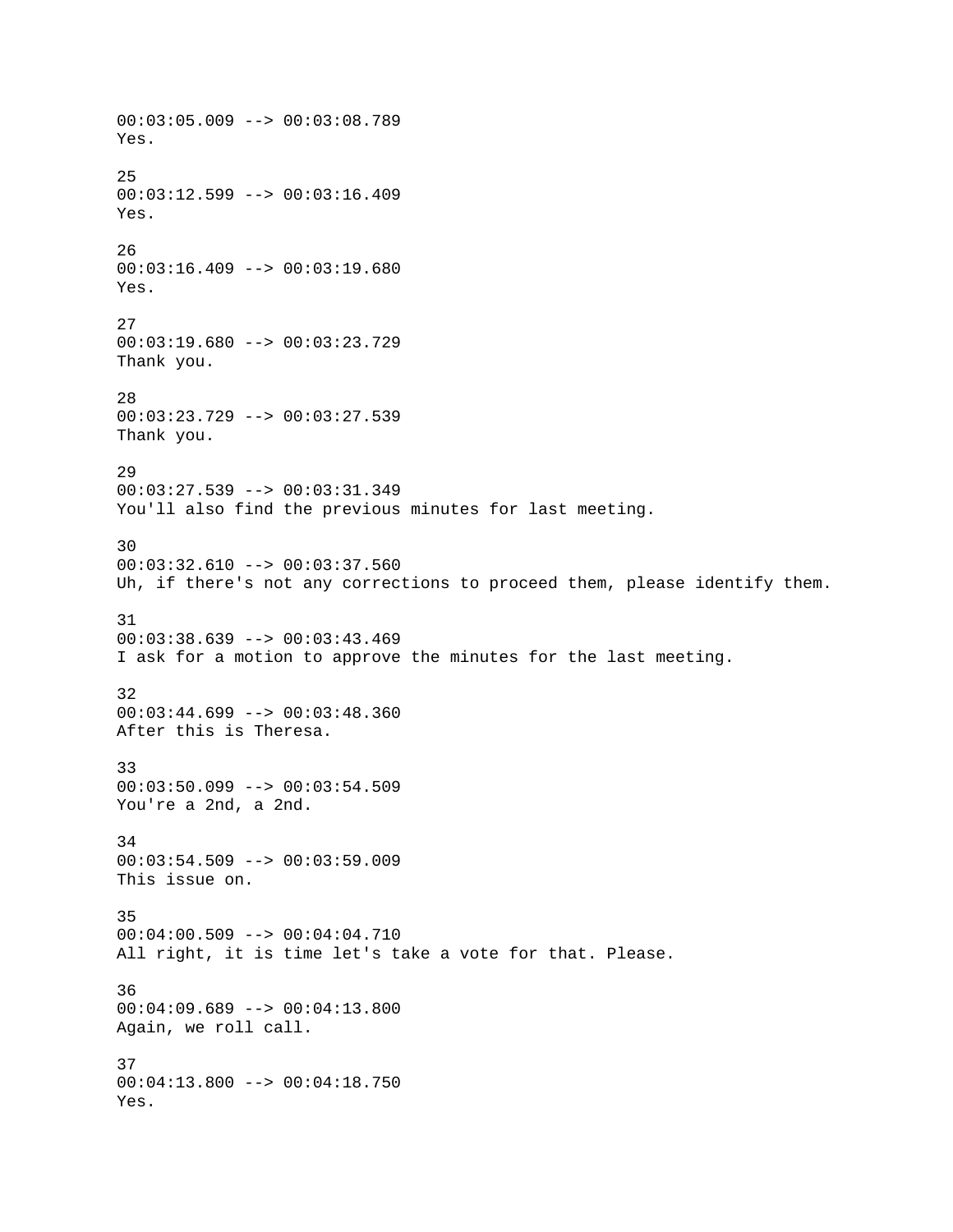38 00:04:18.750 --> 00:04:22.079 Yes. 39 00:04:22.079 --> 00:04:25.918 Yes. 40 00:04:25.918 --> 00:04:29.189 Mr. Herrera. 41 00:04:29.189 --> 00:04:35.699 Yes, ma'am. Yes. 42 00:04:35.699 --> 00:04:39.809 Thank you thank you. 43 00:04:39.809 --> 00:04:46.288 You have today. 44  $00:04:46.288$  -->  $00:04:55.559$ Very brief, I just want to say, thank you again for your continued service to Virginia State University. Really appreciate the service on the board of visit. 45  $00:04:56.454$  -->  $00:05:09.533$ 2nd, generally on staff will be here at this meeting, but she is on lead and so she is not here for the meeting. So I just want to let, you know, sir that she's not here. Today. 46 00:05:10.254 --> 00:05:12.324 Other than that, thank you very much. Appreciate. 47 00:05:13.079 --> 00:05:17.728 Get all the business we have no tool items. 48 00:05:17.728 --> 00:05:25.499 The, uh, items, um. 49 00:05:25.499 --> 00:05:30.389 I had asked that a couple of our board members.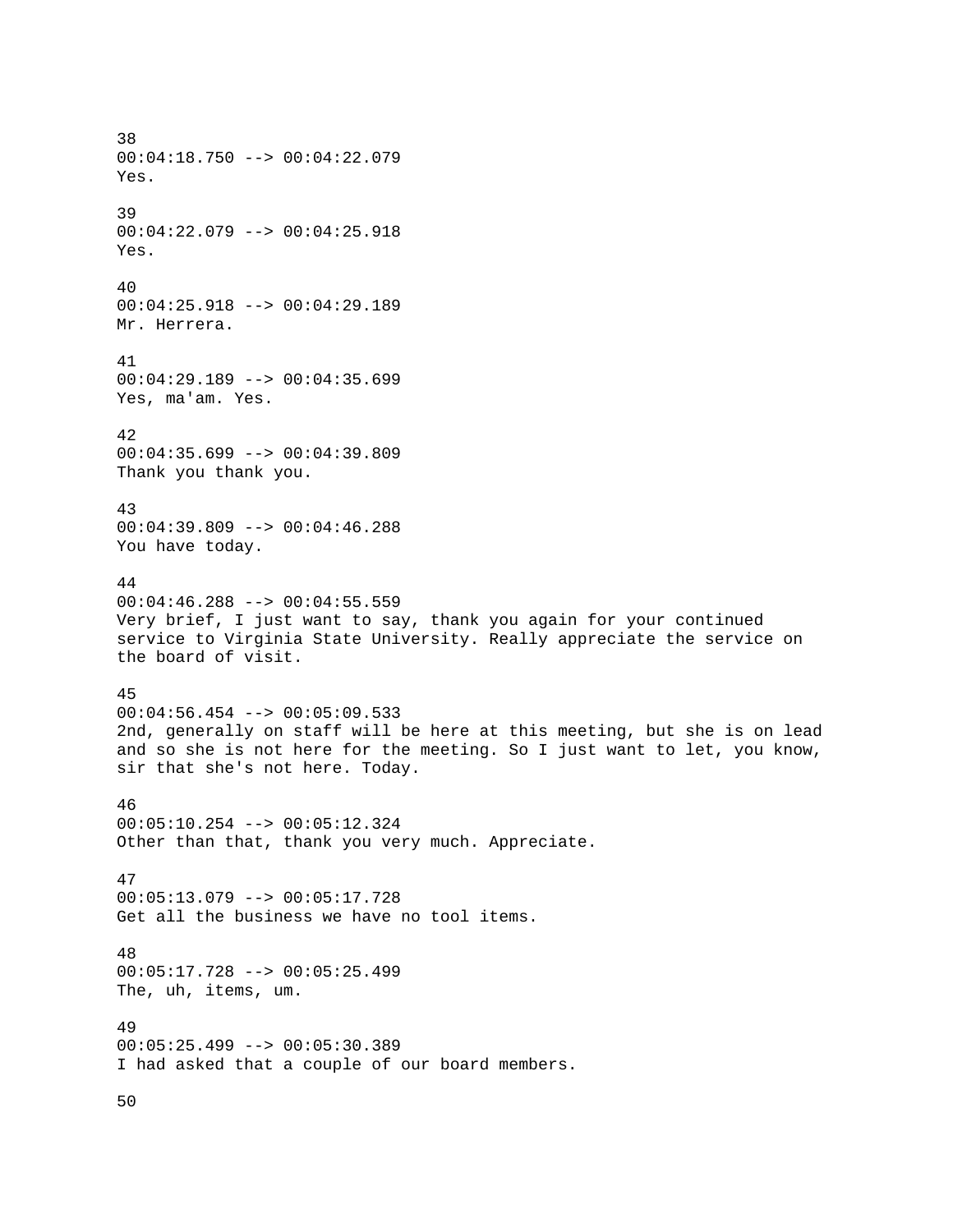00:05:30.389 --> 00:05:36.449 Work on a board matrix and Thurston was given the lead on that agenda item. 51  $00:05:36.449$  -->  $00:05:44.668$ So, I'm trying to pull over to her, so she can bring us to where they are now what they need. Okay. Thanks. That's just fine. 52 00:05:44.668 --> 00:05:48.778 Good afternoon. Everybody. 53 00:05:48.778 --> 00:06:03.744 Yes, we would charge the 3 of us that was Mr Herrera MS Quadrant and myself with coming up with a plan 1st steps for a board matrix. 54 00:06:04.043 --> 00:06:11.423 And as you all know, we've discussed this over time and we allow. 55  $00:06:13.463$  -->  $00:06:24.983$ We are now able to provide you with recommendations upon approval today then we can make these recommendations to the for tomorrow. 56 00:06:25.764 --> 00:06:33.173 So you all received the report that I'm about to give so I'm going to skip over parts of it. 57 00:06:33.204 --> 00:06:42.204 You have it Dr Rhett forwarded it to you via an email for the committee and it's also on diligence. 58 00:06:42.803 --> 00:06:43.223 So, 59 00:06:43.254 --> 00:06:44.213 at any rate, 60 00:06:45.684 --> 00:06:59.454 the main thing to point out would be the principles that we had spoke matrix and we wanted to be guided by 61  $00:06:59.663$  -->  $00:07:02.514$ establishing a more diverse board,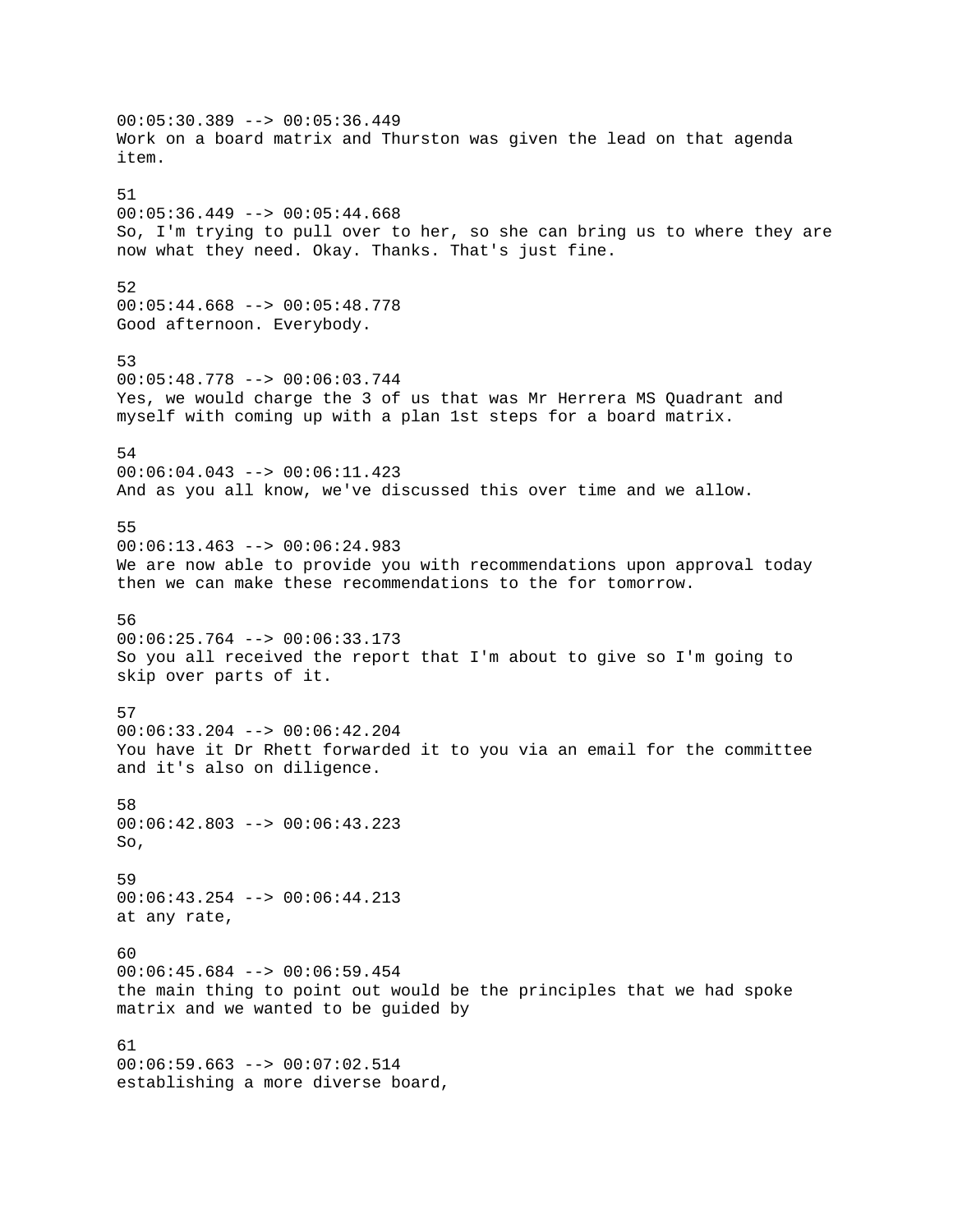62  $00:07:02.543$  -->  $00:07:03.863$ reflective world, 63 00:07:03.894 --> 00:07:04.793 which we live. 64 00:07:04.944 --> 00:07:11.334 So, we talk about things like age, race, ethnicity and gender. 65 00:07:12.173 --> 00:07:19.944 We wanted to make sure that we were able to build a board composed of divergent backgrounds. 66 00:07:21.509 --> 00:07:30.689 And not just race and gender, but things like skills, competencies, philosophies life experience is. 67 00:07:30.689 --> 00:07:39.749 And resources, and finally we wanted to strategically seek recommended for new. 68 00:07:39.749 --> 00:07:45.809 Appointees to fill in gaps, left vacant by board members no longer. 69 00:07:45.809 --> 00:07:51.598 Eligible for me appointment, or if for some reason they might have to step them. 70 00:07:51.598 --> 00:07:59.369 So, with that in mind, we decided that we were going to chart the skills and attributes. 71 00:07:59.369 --> 00:08:13.259 Of current board members, and that would be, you know, with the board matrix. Uh, we wanted to identify as I had mentioned the needs and gaps for future board members. 72 00:08:13.259 --> 00:08:19.348 We wanted to be able to identify and recommend potential candidates for board appointments. 73 00:08:19.348 --> 00:08:31.379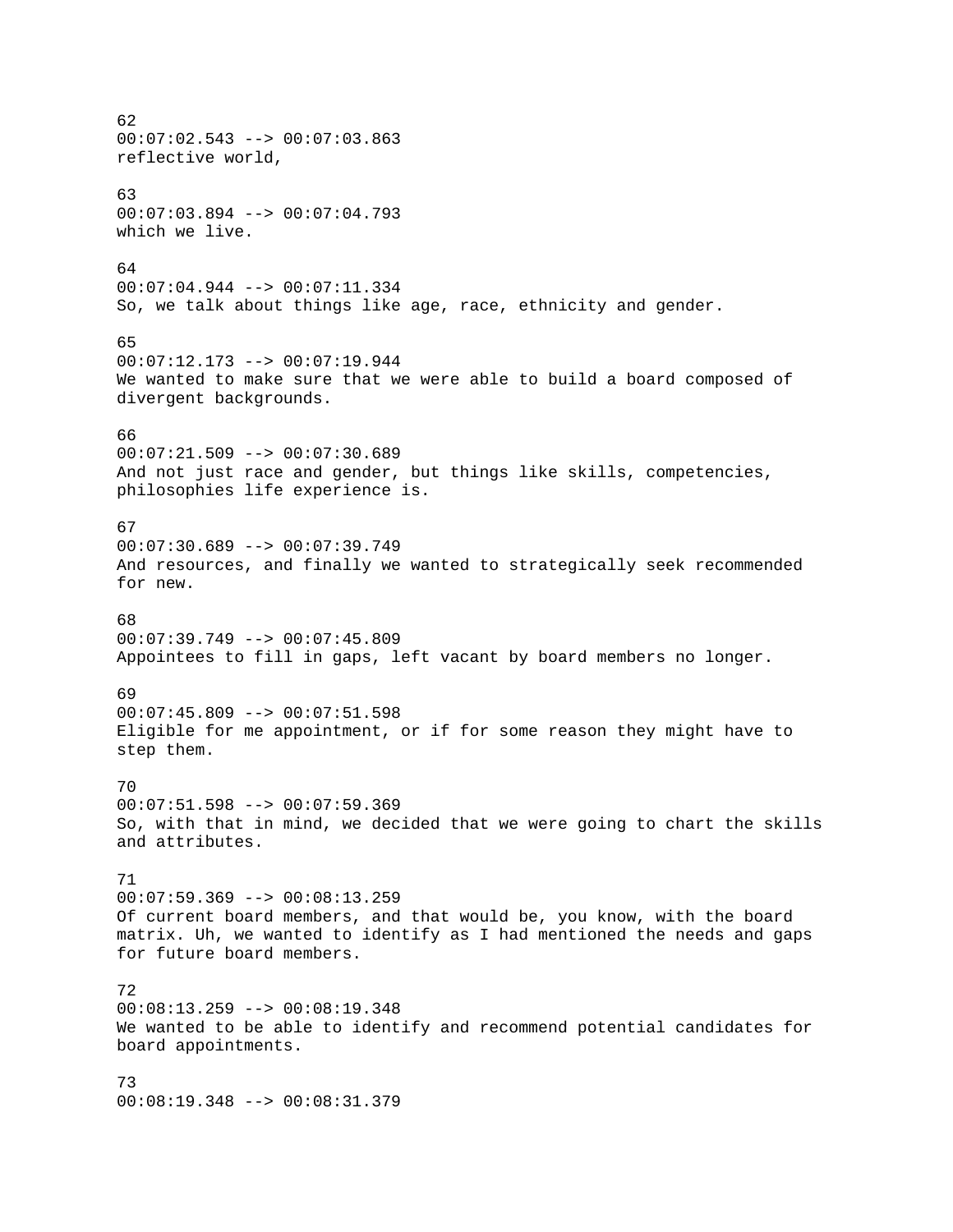And in addition to that, the board matrix can be used as a tool if he or she so desires. And this is just broadly speaking to select. 74 00:08:31.379 --> 00:08:45.443 Board Committee, chairs and assigning board members to the various committees because you will have fun with them. They will have in front of themselves, the attributes, the skills, the gap so forth and so on. 75 00:08:45.443 --> 00:08:59.604 So it could be used as a tool to do that. It could also be used as a tool for all of the board members when going through the nominating process the, or and or a person that wants to run. 76 00:08:59.908 --> 00:09:05.099 For a particular office for. 77 00:09:05.099 --> 00:09:09.899 So, these, these are saying that the sub committee. 78 00:09:09.899 --> 00:09:23.339 Because it, so, 1 thing we would like to do is we would like to get approval from this committee for the broad for the guiding principles. 79 00:09:23.339 --> 00:09:26.729 Would also like to get a full. 80  $00:09:26.729 --> 00:09:31.558$ Committee's approval for the purposes that just so stay. 81 00:09:31.558 --> 00:09:38.849 And the work sheet format that came up with for board. 82 00:09:38.849 --> 00:09:44.969 Um, worksheet matrix consider a couple of purposes. 83 00:09:44.969 --> 00:09:50.639 Yeah, and it's the same kinds of things that we've discussed to chart the skills and attributes. 84 00:09:50.639 --> 00:10:04.494 Of members to check the skills and attribution of potential candidates for upcoming boards and basically what we would like to do, you have the sample, you could take a look at it and remember it's just a sample.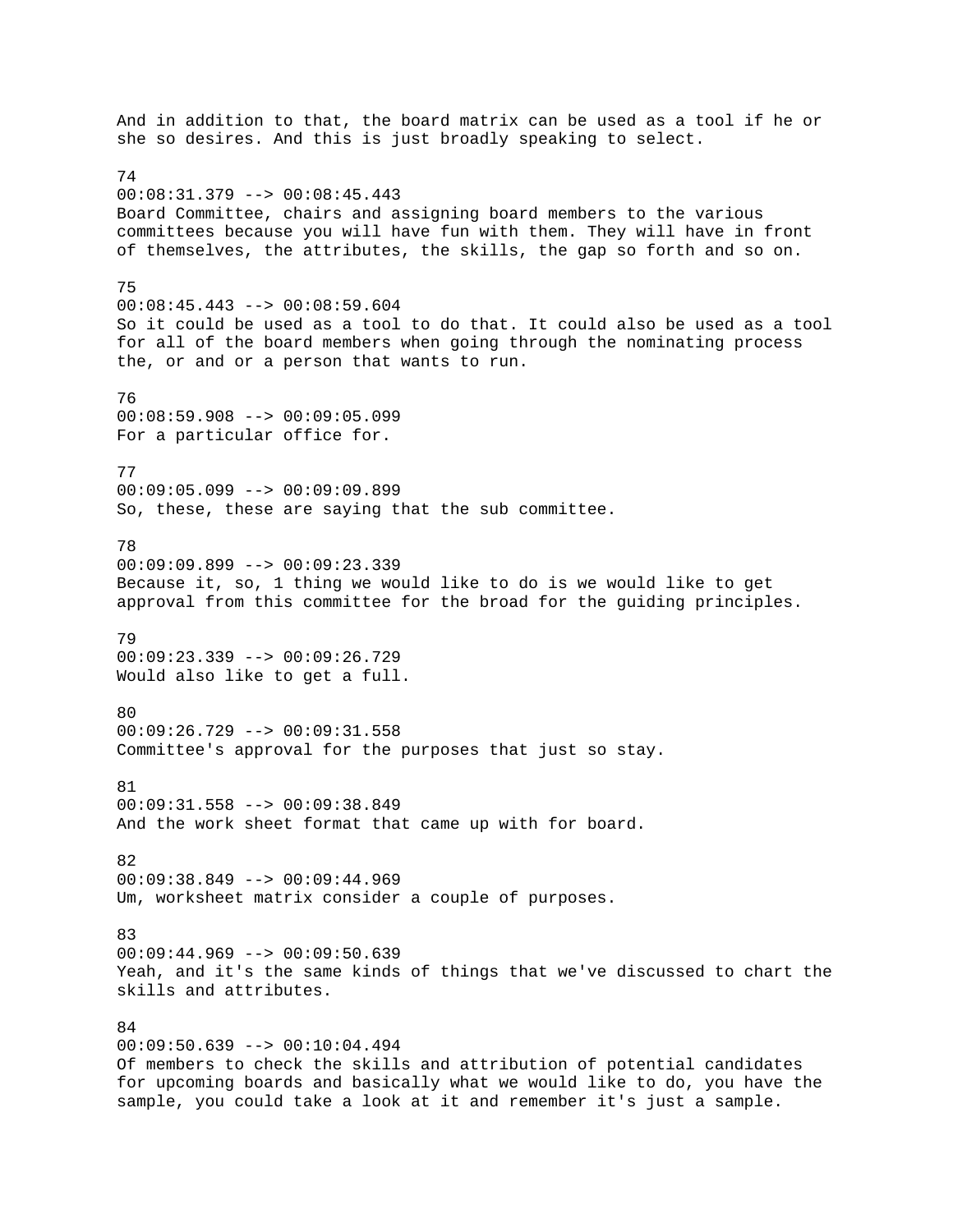85 00:10:04.524 --> 00:10:06.744 It's not watermark sample. 86 00:10:07.048 --> 00:10:21.149 But what you have is just that, and that's the format that we would like to use with a few additional things that reflect what we've said in terms of our. 87  $00:10:21.149$  -->  $00:10:25.948$ Guiding principles, and so we would like to. 88 00:10:25.948 --> 00:10:29.038 Go ahead and get committee's approval. 89 00:10:29.038 --> 00:10:33.719 To start working on the worksheet. 90 00:10:33.719 --> 00:10:41.278 And finally the thing that we were interested in offering as a recommendation to committee. 91 00:10:41.278 --> 00:10:47.938 Is to annually re, review the current board matrix. 92  $00:10:47.938$  -->  $00:10:53.158$ So each year ahead of April meeting to have. 93 00:10:53.158 --> 00:11:04.464 Our committee take a look at it and update and see if there are any nice holes gaps or whatever. So that we'll start our new year with updated information. 94 00:11:04.464 --> 00:11:11.573 And, of course, it's the kind of thing that can be looked at from tab time, just based on our particular situation. 95 00:11:11.849 --> 00:11:24.719 And so that kind of concludes my report, I would like feedback. I would like, you know, any kind of comments, whatever you would like to. 96 00:11:24.719 --> 00:11:30.058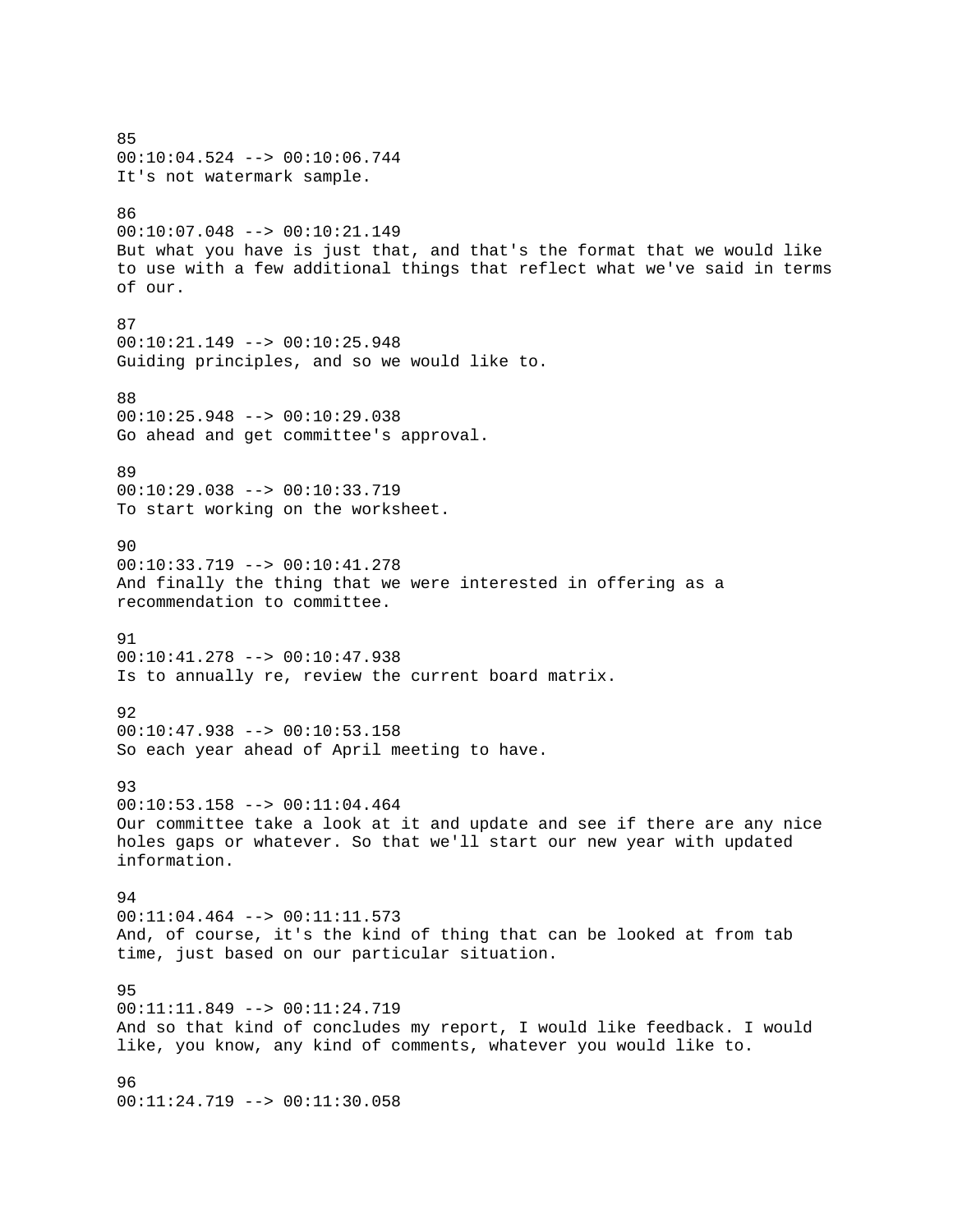Let us know who was open for questions to. 97 00:11:30.058 --> 00:11:33.778 Committee um, Mr chairman. 98 00:11:33.778 --> 00:11:37.259 Yes. 99 00:11:37.259 --> 00:11:44.129 1st of all I want to thank the committee members who work so hard to pull this together. I think it's a great job. 100 00:11:44.129 --> 00:11:53.729 1st, when you were describing the guiding principles under the last bullet, you mentioned. 101 00:11:53.729 --> 00:11:59.729 Appointees to fill gaps by board members no longer eligible for appointment. 102  $00:11:59.729 --> 00:12:07.828$ Or you might have to leave the board for some other reason and the draft I'm looking at that language. 103 00:12:07.828 --> 00:12:12.479 That last bit of that language, or who might have to leave for some other reason. 104 00:12:12.479 --> 00:12:17.219 Isn't stated on there um, I, I think. 105 00:12:17.219 --> 00:12:22.739 It's probably to in our best interest to go ahead and state it on there. So there's no confusion. 106 00:12:22.739 --> 00:12:27.989 If that makes sense to the rest of the committee members. 107 00:12:27.989 --> 00:12:31.769 Oh, that's fine with me. I'm. 108 00:12:31.769 --> 00:12:35.668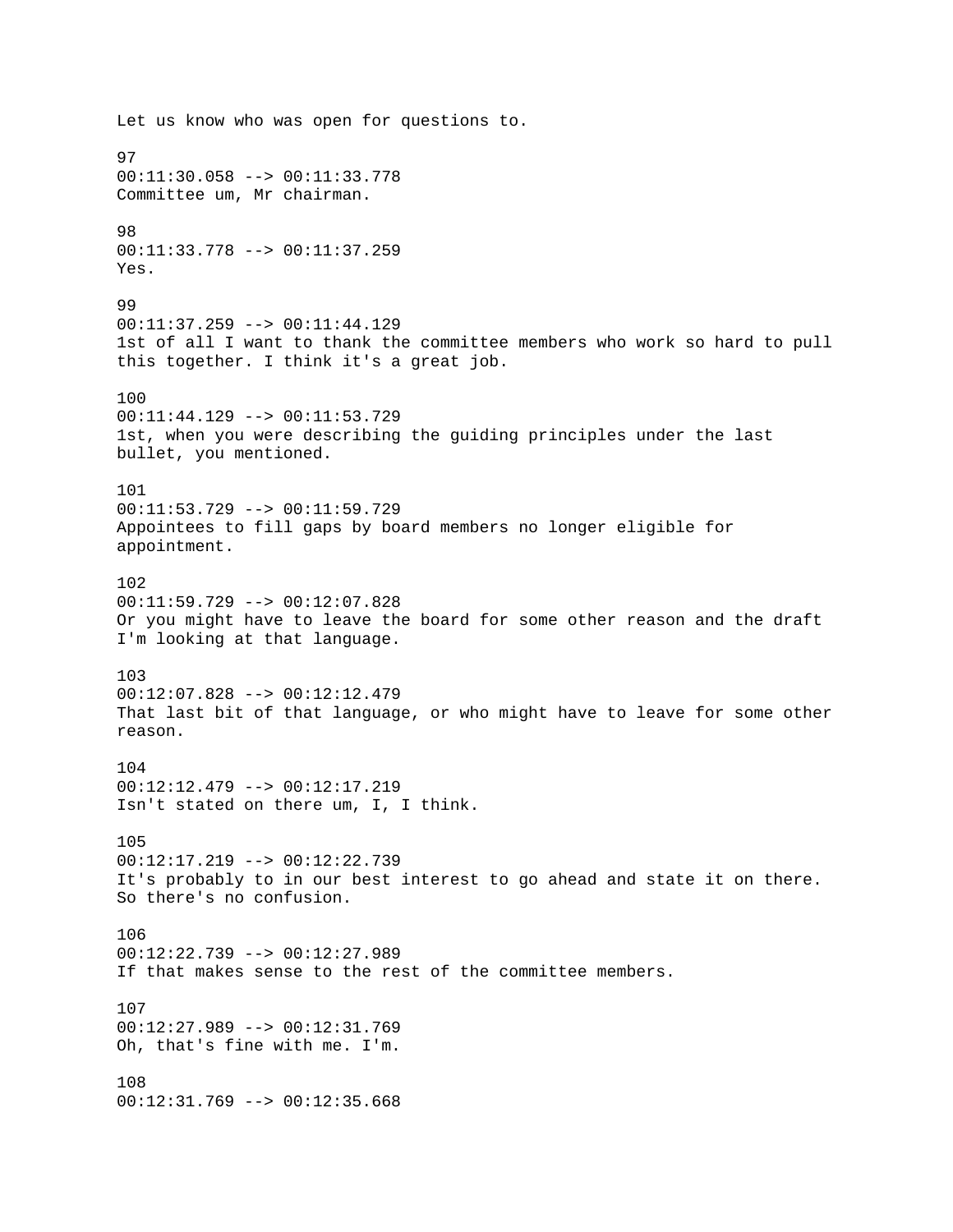I will definitely add it. 109 00:12:35.668 --> 00:12:45.328 Because we have, you know, since my tenure, we have had that happen a couple of times. 110 00:12:45.328 --> 00:12:48.808 1 case that we had the death. 111 00:12:48.808 --> 00:12:52.769 Of a board member and a. 112 00:12:52.769 --> 00:13:00.599 It was another, but I can't recall that now, but I do I do know that we've had to. 113  $00:13:00.599$  -->  $00:13:15.474$ Have appointments when someone else has when a person has left the board. So I think Mr. cancel that recently just a year or so ago. It was yes, I remember. Now now that we fit to. 114  $00:13:16.168$  -->  $00:13:20.639$ 1, not 2. 115 00:13:20.639 --> 00:13:25.259 Any other comments or questions by committee please. 116  $00:13:25.259$  -->  $00:13:32.578$ Uh, this is Mike plumbing. Um, I think this is well done. 117 00:13:32.578 --> 00:13:46.769 I I clearly believe, and as we all do that, that diversity and skill sets a variety of skill sets are important to a board. Um, another thing that's important is. 118 00:13:46.769 --> 00:13:51.389 The connections 2 and the ability to. 119 00:13:51.389 --> 00:13:57.239 Raise funds for the University. I know. That's a bit crass. 120 00:13:57.239 --> 00:14:00.629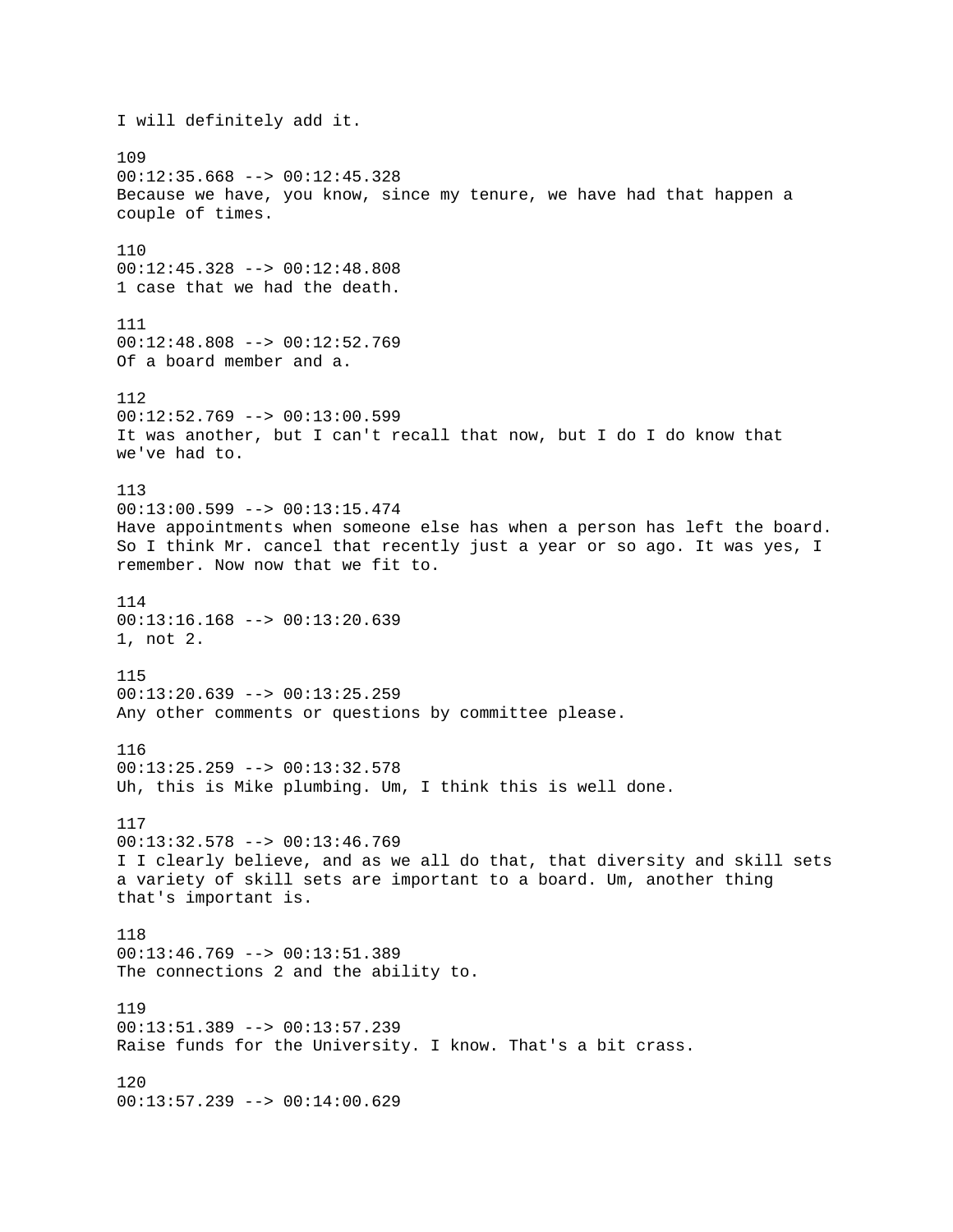Uh, but it's, um. 121  $00:14:00.629$  -->  $00:14:06.599$ Oftentimes in in many boards for colleges and universities. 122 00:14:06.599 --> 00:14:14.578 It's the, it's the quad known for, for being asked to be on a board. 123 00:14:14.578 --> 00:14:18.149 And, uh, I don't, uh. 124 00:14:18.149 --> 00:14:26.519 I'm not suggesting that we need to include it in the formal formal. 125 00:14:26.519 --> 00:14:32.369 Matrix, but I don't I, I, for 1 believe. 126 00:14:32.369 --> 00:14:35.639 That are ought to be a strong factor. 127  $00:14:35.639$  -->  $00:14:38.908$ In in, uh. 128 00:14:38.908 --> 00:14:49.798 In the decisions to bring new folks on to the board I, I think we, I think we have a really good board. I think we have a diverse board. I think we have a lot of different people with. 129 00:14:49.798 --> 00:14:58.438 Different skill set to contribute in a lot of different ways, but but we need more people who can bring money to the table. 130 00:14:58.438 --> 00:15:10.048 And even if not specifically set out in this matrix, I, I think we, I, I think we need that. And I think that needs to be. 131  $00:15:10.048$  -->  $00:15:15.688$ A, a factor in, um, in in future selections. 132 00:15:19.433 --> 00:15:34.374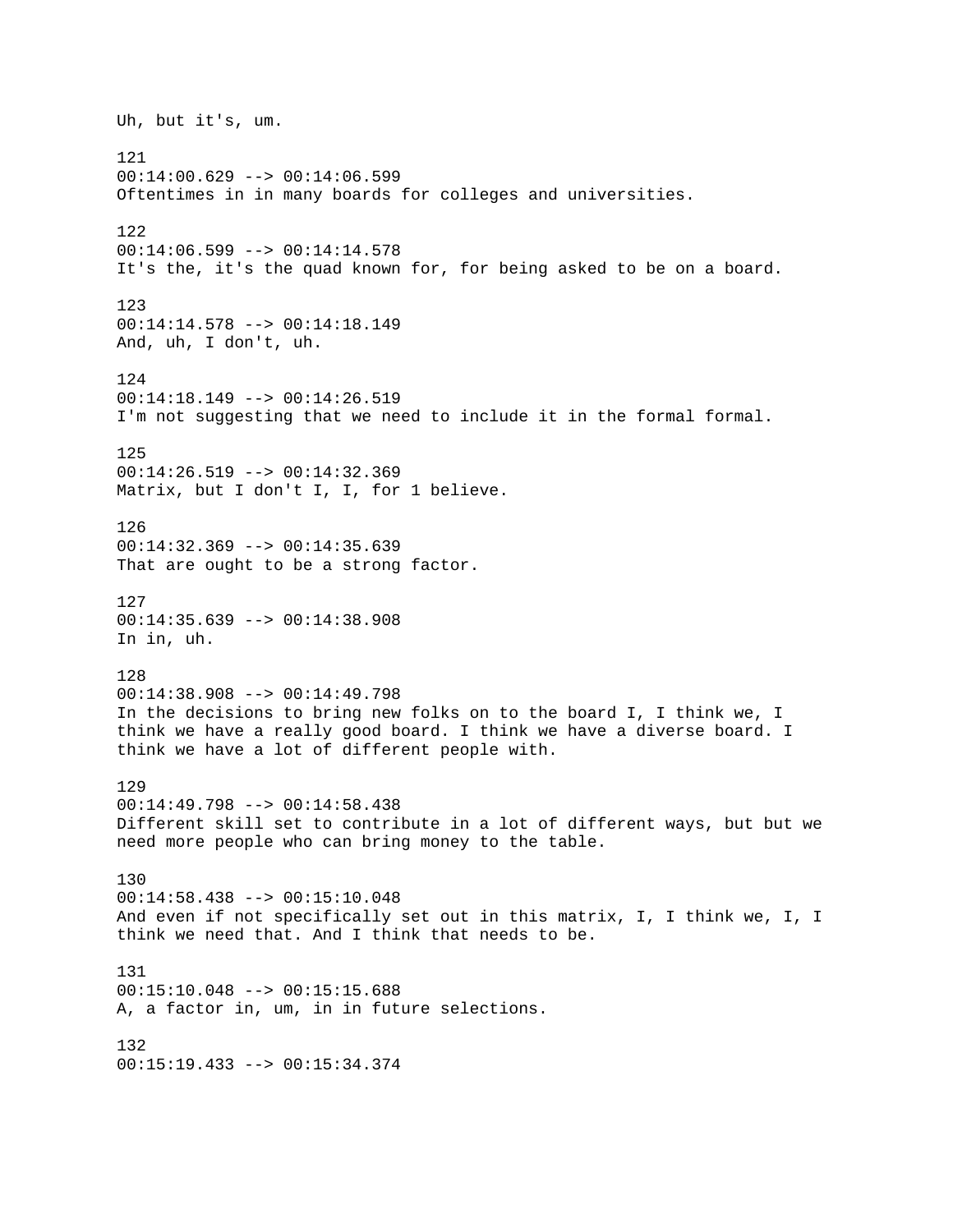I am I, I totally agree and if, if you'll look down, it says life experience and resources and I really had in mind the ability to fundraiser. There may be other things, you know, in kind of whatever. 133 00:15:34.374 --> 00:15:41.423 So, if the committee agrees, I will be very specific about fund raising. 134 00:15:41.818 --> 00:15:49.109 Yeah, I would just add to that that on the, the little matrix chart. 135 00:15:49.109 --> 00:15:57.899 There is a section set aside labeled resources and it specifically addresses capacity to give and access to funders. 136 00:15:57.899 --> 00:16:04.828 As well, as availability for active participation in other areas, but. 137 00:16:04.828 --> 00:16:08.188 Uh, I think Mike's right on target with that comment. 138 00:16:08.188 --> 00:16:18.568 Possibly on the verbiage on the 1st page, it's a little weak. It just mentions resources, but I think on the matrix, it's covered a little bit better. Yeah. 139 00:16:18.568 --> 00:16:27.208 As I see it, I'll, I'll definitely make sure in the written portion that I'm very specific about that. 140 00:16:27.208 --> 00:16:30.839 Yeah, as they always services again. 141 00:16:30.839 --> 00:16:37.019 Important that we speak to us. Everybody understands our goal was try to raise money and institutional. 142 00:16:37.019 --> 00:16:45.839 Okay, I actually conservative, but 1 thing I think about too, I think resources of funding is good. 143  $00:16:45.839$  -->  $00:16:55.469$ I feel like the other opportunity is opportunities for a student so.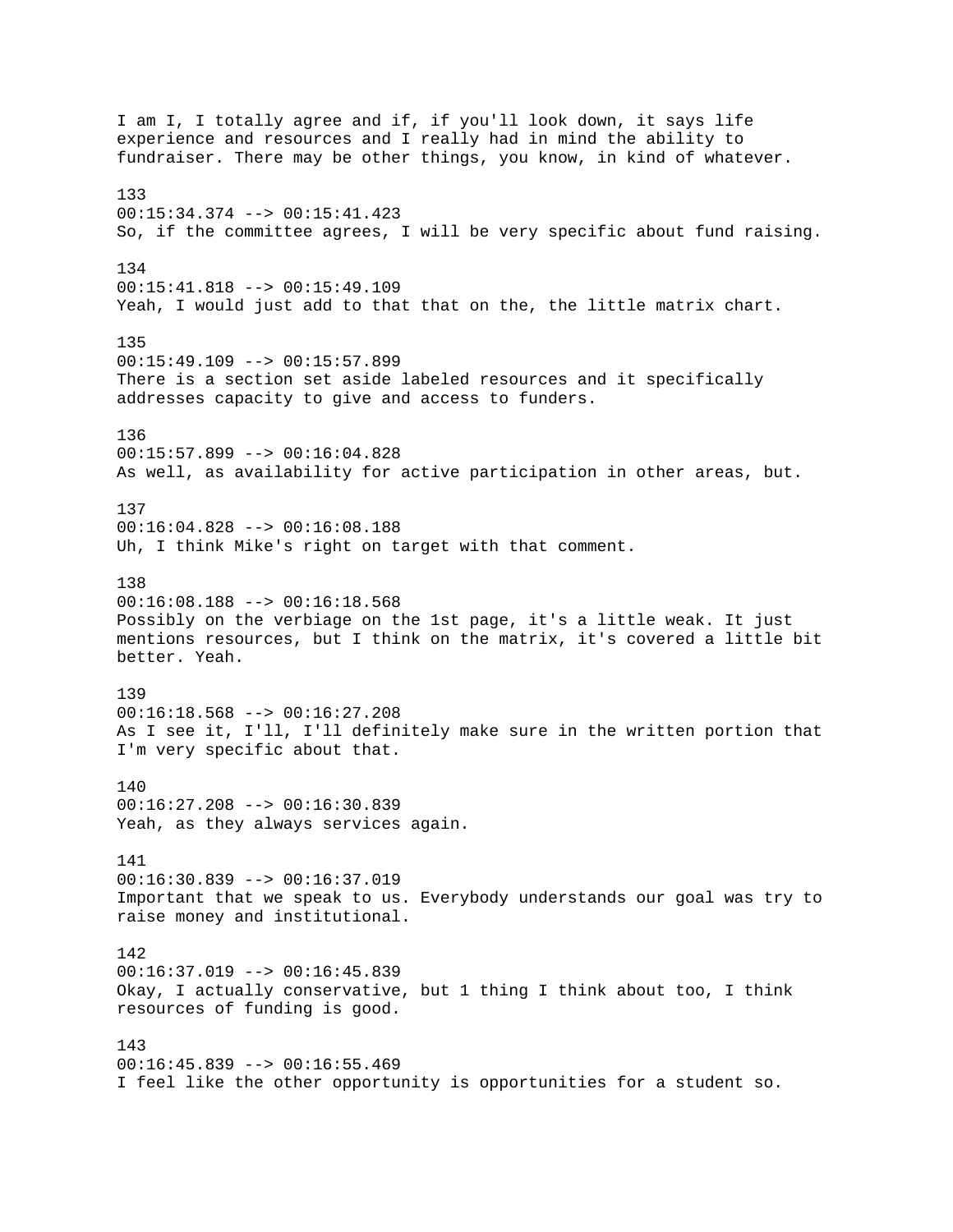144  $00:16:55.469$  -->  $00:16:58.678$ Oh, okay. 145 00:16:58.678 --> 00:17:12.713 All right, it's not working right now. All right. I know Thank you because we have to pause meeting for the live stream is not working right now. So let's take a few minute break and doctor. 146 00:17:12.713 --> 00:17:14.604 It'll come when we're ready to go back in service. 147  $00:17:14.909$  -->  $00:17:24.179$ Okay, you stand down for a minute, you know, I'm not going. 148 00:17:26.159 --> 00:17:34.648 Well, by definition, Sam just put yourself on the stop video. 149 00:17:34.648 --> 00:17:41.249 Are here, but I just turned off my video. 150 00:17:43.979 --> 00:17:47.729 Can you hear me. 151 00:17:47.729 --> 00:17:50.848 Yes, ma'am. Okay. 152 00:17:50.848 --> 00:17:56.278 You are going to continue the meeting. Thank you very much. Okay. 153 00:18:01.644 --> 00:18:15.144 The only the other thing I was calling out is somehow capture, we want people who can create opportunities for students as well. So if that is Co Ops, internships, full time jobs. 154 00:18:15.419 --> 00:18:24.868 Skill building training and that could go under resources, but it also could go under the. I think there's a community, um. 155 00:18:24.868 --> 00:18:33.509 Relate community connection community. Yeah. And maybe that's under the other, but I do think it's important to call that out to.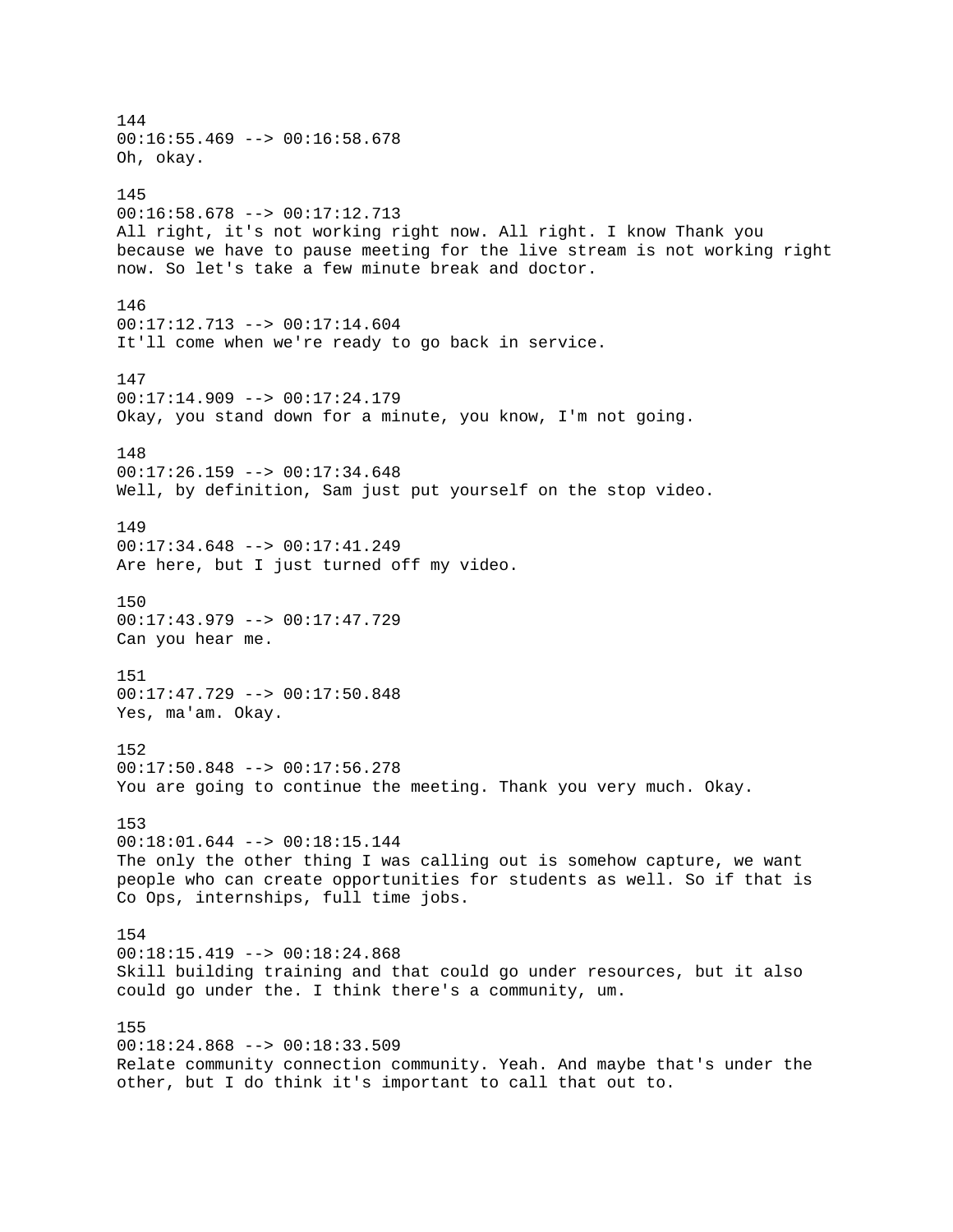156  $00:18:34.979$  -->  $00:18:39.598$ Okay, thank you. Yes. 157 00:18:39.598 --> 00:18:48.358 I will, I will make all of the recommendations for the report for tomorrow. 158 00:18:48.358 --> 00:18:52.138 If, uh, the committee agrees to. 159 00:18:52.138 --> 00:18:58.074 The approvals that we were seeking for for this, 160 00:18:59.814 --> 00:19:01.733 and I'll just say again what they are, 161 00:19:01.824 --> 00:19:03.413 the guiding principles, 162  $00:19:04.943$  -->  $00:19:09.203$ the purposes for which we will use the matrix and. 163 00:19:10.138 --> 00:19:16.409 Then to give us permission to go ahead and start working on the board matrix. 164 00:19:16.409 --> 00:19:20.489 And then finally to. 165 00:19:20.489 --> 00:19:28.078 Have the subcommittee approve an annual review of the board matrix each year? 166 00:19:29.548 --> 00:19:37.469 I think that would be appropriate any other business or contracts retiring what? This will bring the table Omar. 167 00:19:39.838 --> 00:19:42.898 So Mr assessment. 168 00:19:42.898 --> 00:19:46.288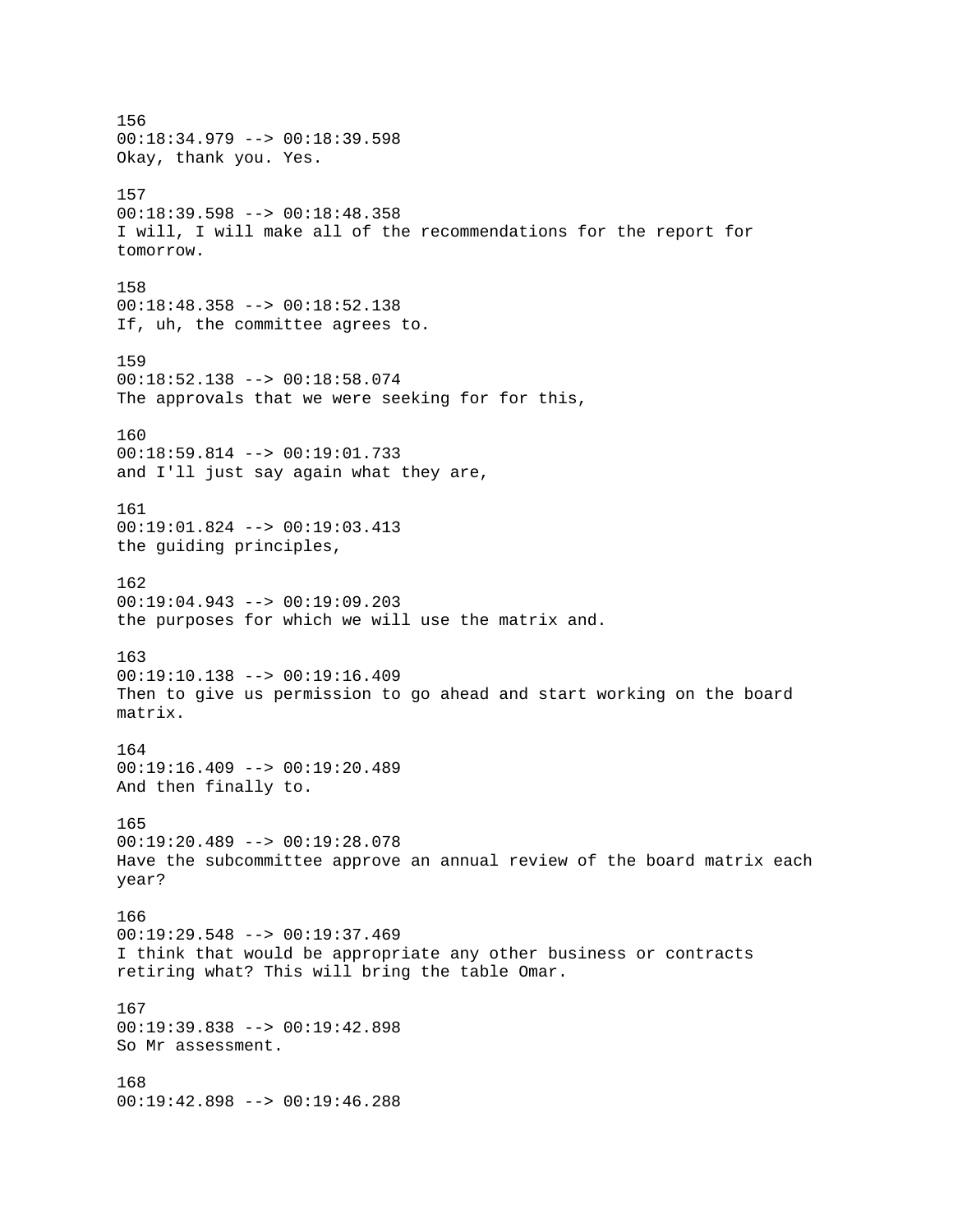Yes, the committee will be seeking. 169 00:19:46.288 --> 00:19:50.398 A, an approval from the board to do what. 170 00:19:51.538 --> 00:19:58.858 Continue about this matrix and the next steps on how we go forward with this now to develop the matrix. 171 00:19:58.858 --> 00:20:02.969 Yes, okay. Yeah. 172 00:20:05.128 --> 00:20:15.294 Again, we have to probably go through the presidents in January. We can get some influence on the type of person we find is missing all the work. I think the governor physically chooses. 173 00:20:16.134 --> 00:20:26.003 I don't know how we can handle that if we wanted to, but again, we can try and help your approval of those. 174 00:20:26.308 --> 00:20:36.449 Yeah, okay. And I'll just just just f. Y I just remember. 175 00:20:36.449 --> 00:20:47.999 That for, at the end of this fiscal year, we have 2 2 appointments that will be made. 176 00:20:47.999 --> 00:21:00.058 Unfortunately, Mr. Huron is going to be at the end of his 2nd, 4 year term, and he's not eligible for the appointment. 177 00:21:00.058 --> 00:21:04.259 And then we, we have. 178 00:21:06.719 --> 00:21:14.548 Oh, we also have Mr raliegh. 179 00:21:14.548 --> 00:21:18.298 He's not eligible for your unit. 180 00:21:18.298 --> 00:21:22.709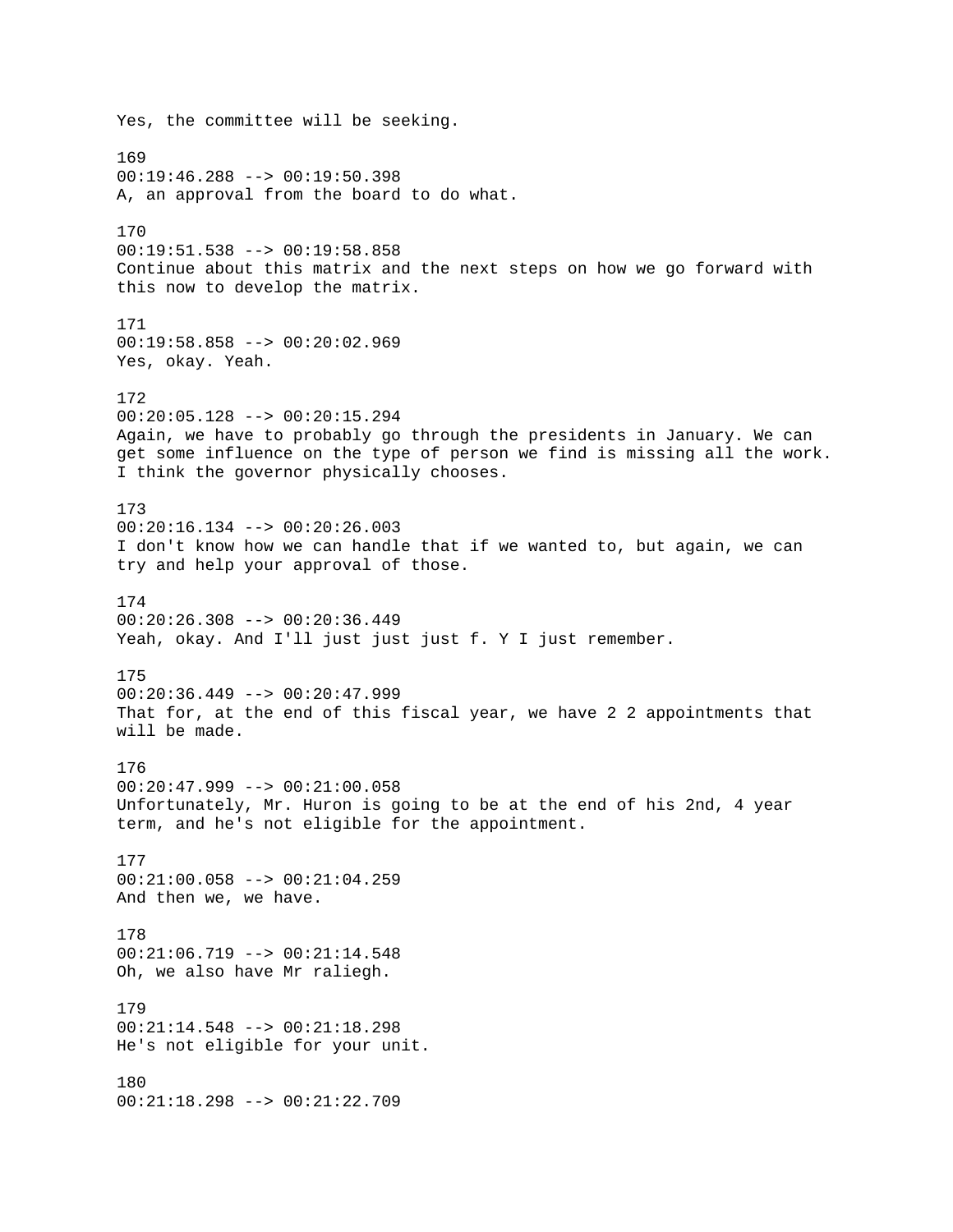No, I think he is eligible. He's eligible. Yeah. 181 00:21:22.709 --> 00:21:32.519 Sits oh, I'm sorry I was looking at. I'm sorry you're right. He yes, he is. At the end of his 1st. 182 00:21:32.519 --> 00:21:37.858 Correct correct? Yeah, sure. So he is eligible for the next go around. 183 00:21:37.858 --> 00:21:42.989 We only lose 1 efficiently. Others could go out. They have to choose to correct. 184 00:21:42.989 --> 00:21:48.058 Correct. Okay, well, we're losing a big 1. 185 00:21:48.058 --> 00:21:58.469 Just direct, they couldn't get to work. We got some shoes to fill in. Thank you. 186  $00:21:58.469$  -->  $00:22:06.449$ Okay, well, we know our order is for business move on to the next item, which is going to be the. 187 00:22:06.449 --> 00:22:09.959 Kgb regulations. 188 00:22:11.098 --> 00:22:16.318 I talked to director and we discussed using and. 189  $00:22:16.318$  -->  $00:22:29.189$ And he switches Alvin sticks Snyder as a consultant, if we could because he knows us, he knows our history. He's worked with us before doing some better, I think, in understanding where we are and what we need to do. 190 00:22:29.189 --> 00:22:33.298 Secondarily, I think that we're comfortable with him. 191 00:22:33.298 --> 00:22:37.108 And disregard as you're talking about how we measure and. 192 00:22:37.108 --> 00:22:43.798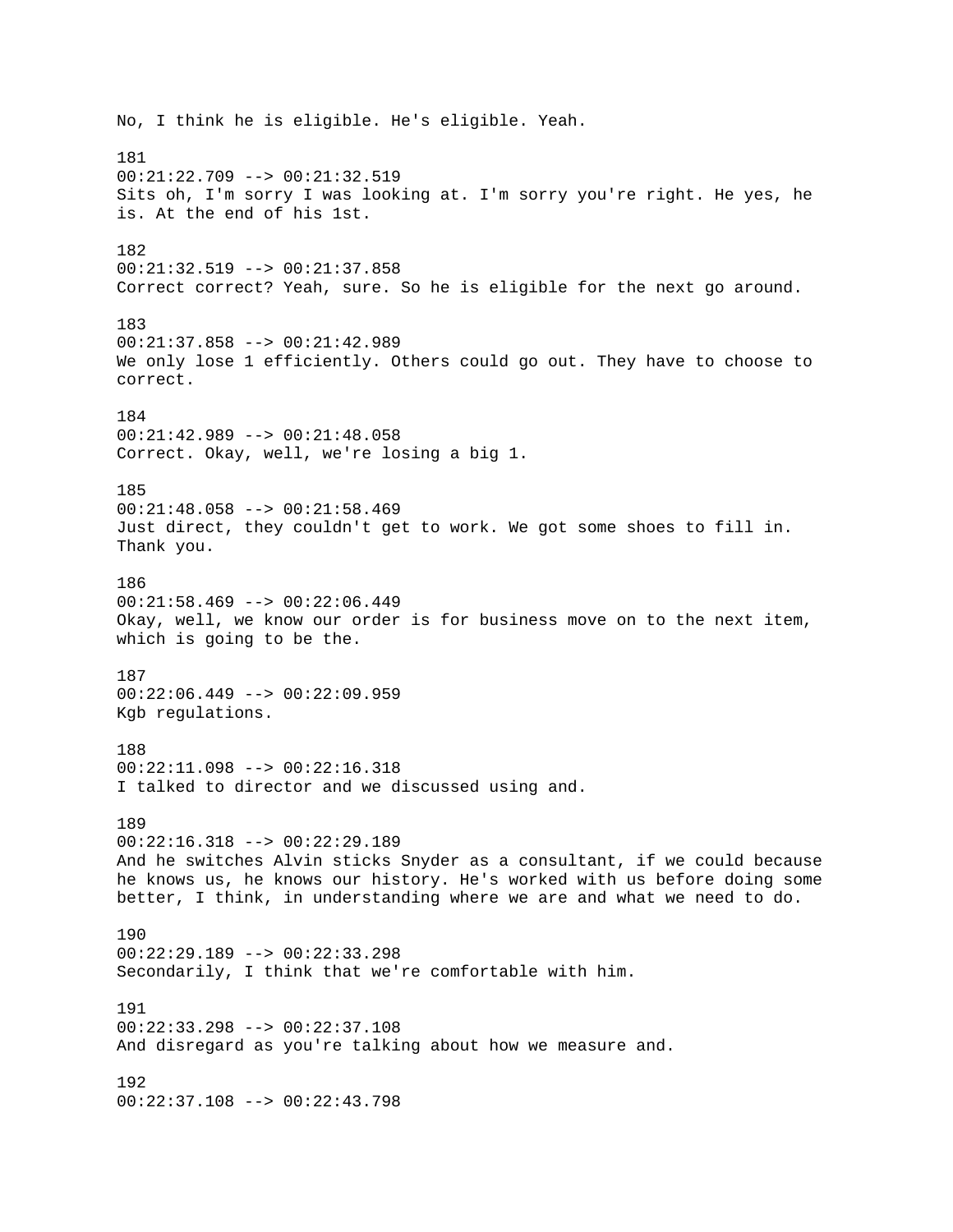And monitor ourselves, we'll probably bring the best and the worse out of us because he, he can't. 193 00:22:43.798 --> 00:22:47.999 So there were there were 3 levels. 194 00:22:47.999 --> 00:22:57.328 Level 1, which is a survey online, but every reports level 2 was administration on survey online and level 3 was. 195 00:22:57.328 --> 00:23:04.648 All of the above, it kind of felt that level 3 was the most appropriate action to take. 196 00:23:04.648 --> 00:23:08.788 As it will cover the individual, uh, thoughts of the. 197 00:23:08.788 --> 00:23:20.578 Of the board, and then a consulting level of information by the board members followed by 1 day 6 to 8 hour discussion, which would be held at our annual retreat. 198 00:23:20.578 --> 00:23:24.628 We have some time to talk about it think on it and I guess. 199 00:23:24.628 --> 00:23:29.068 Come up with some ideas about what we think we need to be how many to manage ourselves. 200 00:23:29.068 --> 00:23:33.509 I don't know a lot of boys do this. This is hard work. I'm sure. 201 00:23:33.509 --> 00:23:37.979 But it will come as a benefit to us. We learn how to work together better and to move forward. 202 00:23:37.979 --> 00:23:41.009 That was the. 203 00:23:41.009 --> 00:23:45.118 That I had about it, I'd like to have your input as well. If you don't mind.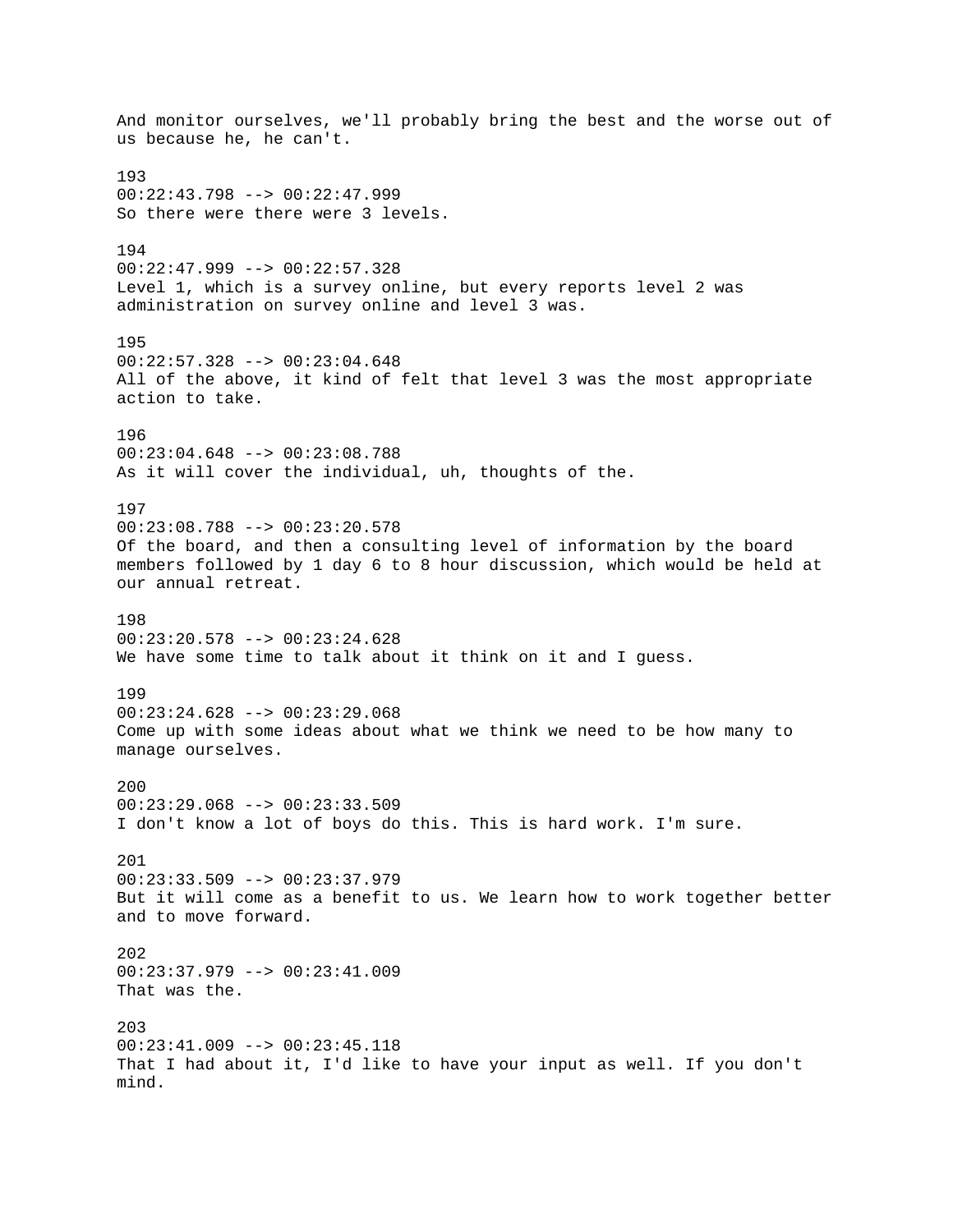204 00:23:49.794 --> 00:24:01.074 Oh, sorry oh, no I was just gonna say, um, there was an issue of finance and I was wondering what that all entails. 205 00:24:01.348 --> 00:24:06.419 It's about 24000 dollar investment. 206 00:24:06.419 --> 00:24:13.108 We talked to our finance measurement. He said he could probably find the money for us. 207 00:24:13.108 --> 00:24:16.229 I think that would be approved without a problem with the president. 208 00:24:16.229 --> 00:24:25.199 He asked when I said, yes, we can, we need to support on this board. He said he worked a miracle force. 209 00:24:25.199 --> 00:24:29.939 That's good. Okay. Thank you. 210 00:24:29.939 --> 00:24:34.618 You welcome, I was funny. My question too is the cost. 211 00:24:34.618 --> 00:24:38.098 And whether or not, we actually had the budget for it. 212 00:24:38.098 --> 00:24:43.409 We will for next year, we'll be okay, it takes it can make that line item happen. 213 00:24:43.409 --> 00:24:48.598 Oh, that's right. Yeah, because that would be for 2100. which 2 correct? 214 00:24:48.598 --> 00:24:51.749 Yes. 215 00:24:51.749 --> 00:24:55.558 It would include lunch and dinner. 216 00:24:59.933 --> 00:25:11.604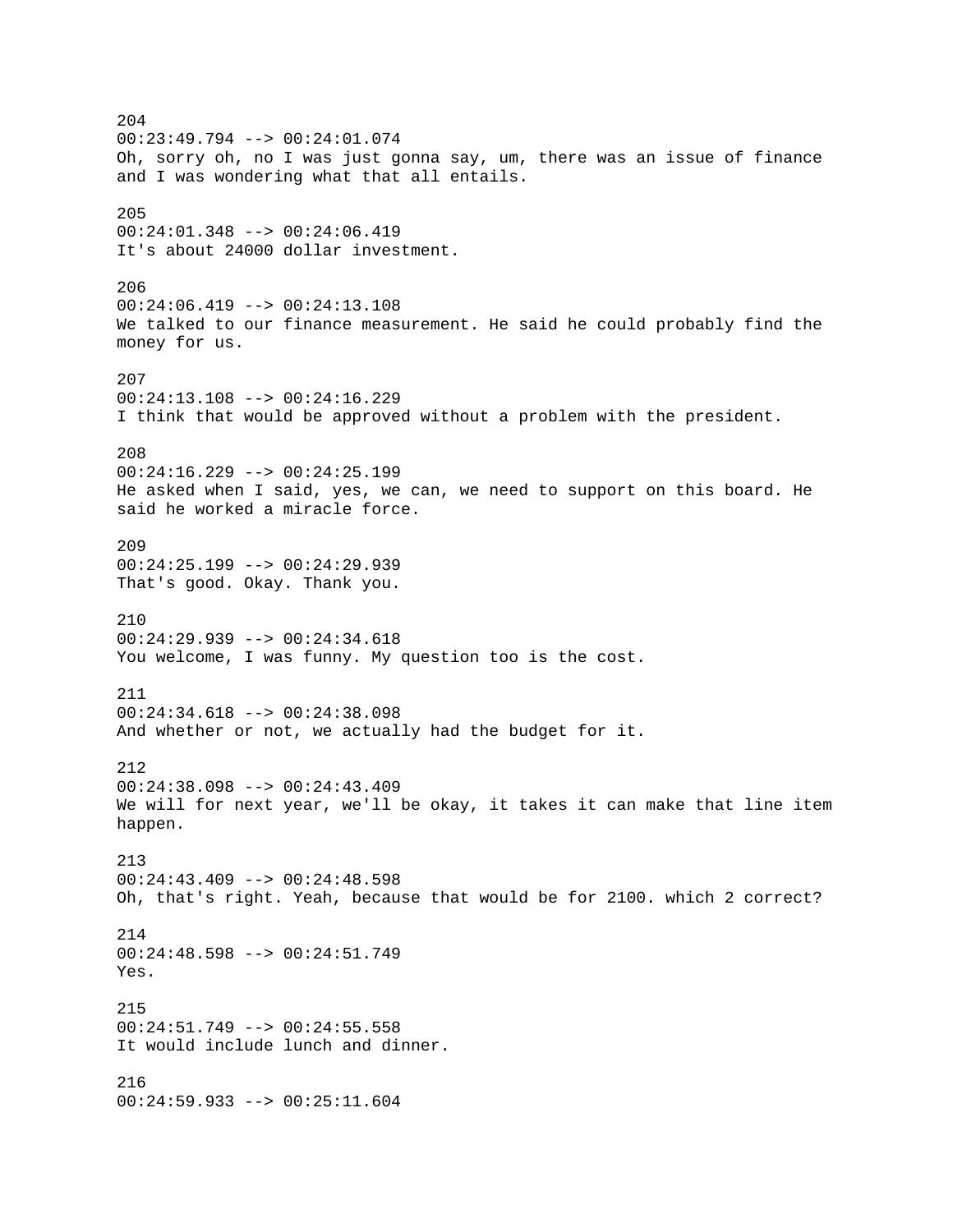Hopefully, we can still all be together to do that so we touch on the 1 more time, right? Yeah, my wife says, I can't I can't go to church. 217  $00:25:11.604$  -->  $00:25:17.423$ I can't go anywhere else so we don't want to do this virtual call. Good bad about it. 218 00:25:19.048 --> 00:25:33.509 Comments and questions about actually we take this forward to the ready for their review and let them say the president and the committee will try how we go forward this, that okay by refund please. 219 00:25:33.509 --> 00:25:46.253 Uh, yeah, I think, um, the price day sounded a little bit steep to me for the assessments and 1 day. But, um, if that's an all inclusive, I guess that's okay. 220  $00:25:46.973$  -->  $00:25:48.953$ Uh, the, um. 221 00:25:49.439 --> 00:25:55.798 I really believe we should take this forward to the board and hopefully get it approved that. 222 00:25:55.798 --> 00:26:04.769 I've seen too many boards that failed to do this kind of thing and I end up getting in trouble down the road. So I'm completely behind it. 223  $00:26:06.144$  -->  $00:26:19.733$ All right, like this is going to go to the committee and then we'll bring it back to them on there. 1st. That's correct. If we bring the recommendation for.  $224$ 00:26:20.038 --> 00:26:27.749 For the for the retreat, and the board assessment to the executive committee executive committee will will convene. 225 00:26:27.749 --> 00:26:32.638 Um, 30 days prior to the April meeting. 226 00:26:32.638 --> 00:26:39.509 And we can, we can have a discussion in executive committee to just to, to.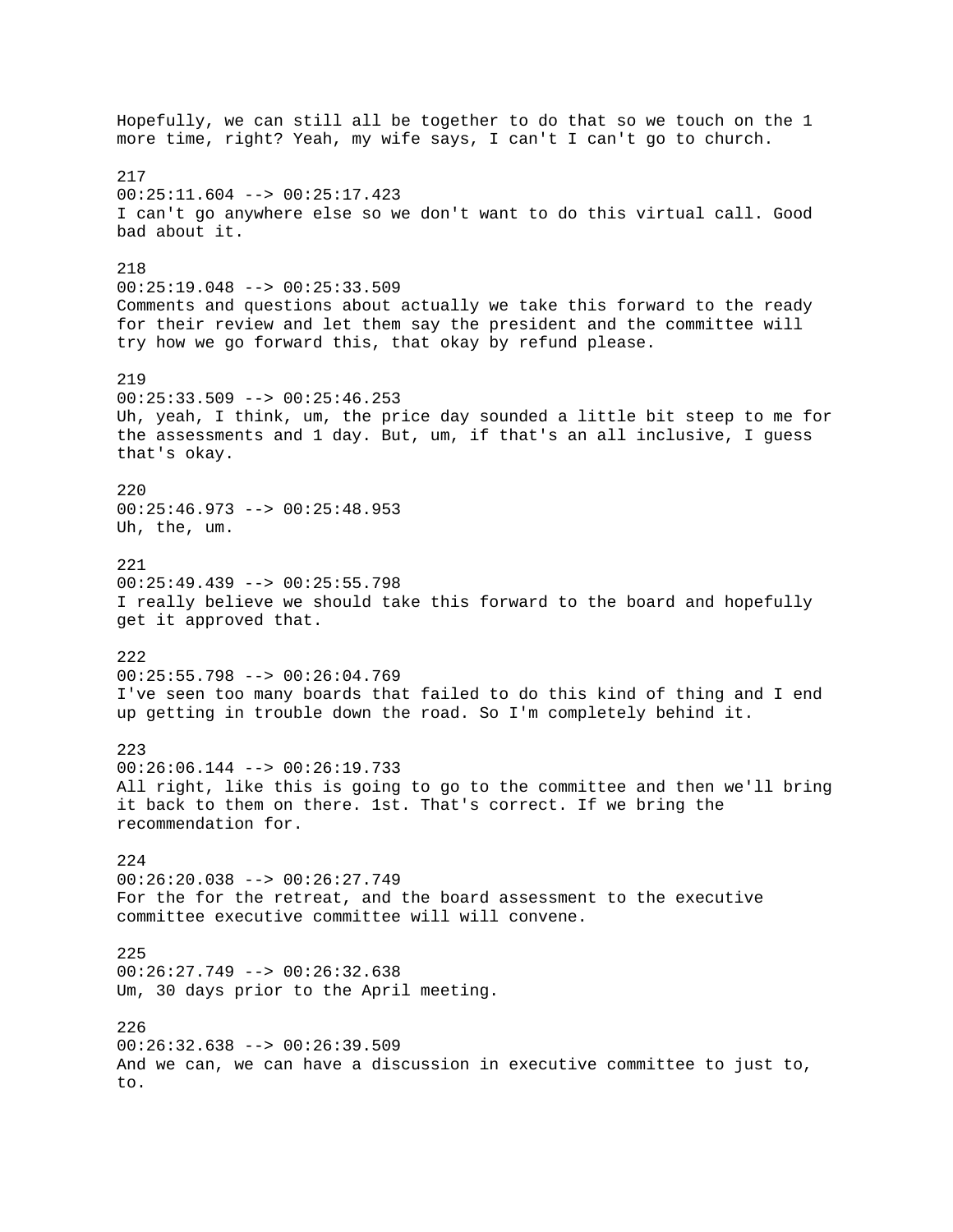227  $00:26:39.509$  -->  $00:26:45.959$ So that the executive committee can exact its responsibility there with regards to the. 228 00:26:45.959 --> 00:26:50.759 Or and board development, and then move it along. 229 00:26:50.759 --> 00:26:57.628 In the annual meeting and bring it as a recommendation from the executive committee. 230 00:26:57.628 --> 00:27:07.949 Okay, can I ask a question as a new question? Are we required to put this on a, for our. 231 00:27:07.949 --> 00:27:17.128 To the point, you know, if this is the right cost, if there's a 2 per alternative, or we can we just make a recommendation based on who we've used before. 232 00:27:19.943 --> 00:27:24.864 You're on. That's a good question. I will check. 233 00:27:25.044 --> 00:27:37.253 I will check we have we have we have accessed a consultant for the last 5 years that it not through a competitive process. 234 00:27:37.469 --> 00:27:42.148 But through and so we'll. 235 00:27:42.148 --> 00:27:48.989 Well, we'll make sure that we make sure we touch all the stones with regards to the procurement. 236  $00:27:48.989$  -->  $00:27:54.148$ Secure responsibility so that's a good question. 237 00:27:54.148 --> 00:27:59.128 I would just like to mention that when we 1st got the. 238 00:27:59.128 --> 00:28:07.588 Services of, um, it was for 1 of grant.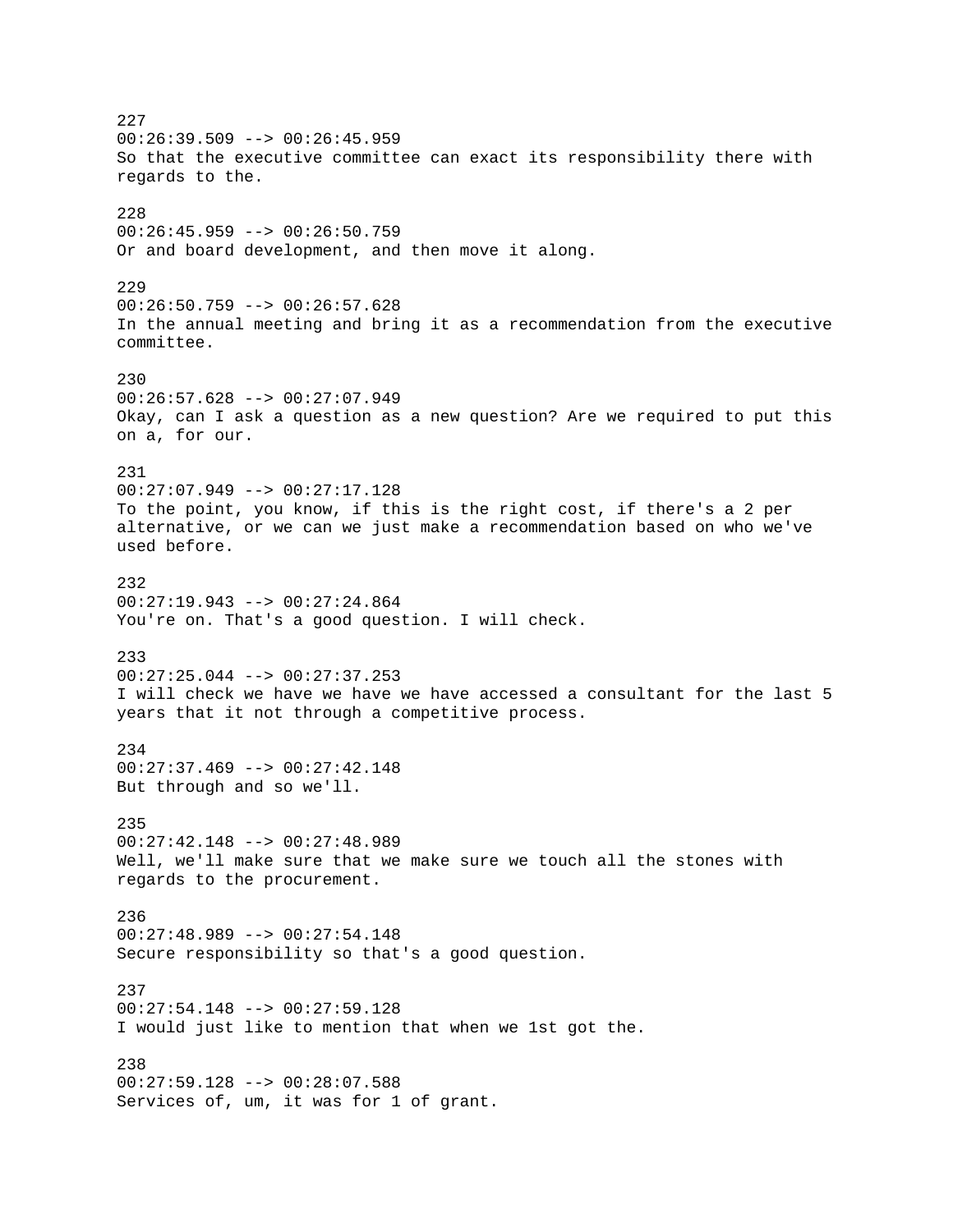239 00:28:07.588 --> 00:28:17.638 That which has given to that made available to and we want 1 of those brands and then.  $240$ 00:28:17.638 --> 00:28:32.213 We continued our relationship with him. I, I really don't know anything tall about the financial arrangement, but that's how we 1st got introduced to and have continued working with them. 241 00:28:33.209 --> 00:28:38.818 Well, thank you, but I, Here's for Thank you very much. 242 00:28:38.818 --> 00:28:44.489 All right, we'll bring that to the exec board. We want the next item okay. With everyone. 243 00:28:44.489 --> 00:28:49.769 Next time I was president performance assessment. 244  $00:28:49.769$  -->  $00:28:54.148$ I think only 1 person has not done it. 245 00:28:54.148 --> 00:29:03.239 Right. Oh, that's probably me. I didn't know I was supposed to do it. 246 00:29:03.239 --> 00:29:14.848 I just wanted to see what you read through it. 1 of the questions. I guess everyone else is very much probably be as well. 247 00:29:14.848 --> 00:29:24.209 Yeah, yeah, this is the time we bring the Implementers to the board so they know what's coming. It's pretty good tight timeline on this. 248  $00:29:24.209$  -->  $00:29:29.159$ Dr, where it runs it pretty, pretty strong on our behalf, because we're running people down. 249 00:29:29.159 --> 00:29:35.429 Our goal is again, to have people make an assessment about what they think the President's doing or not doing. Is that.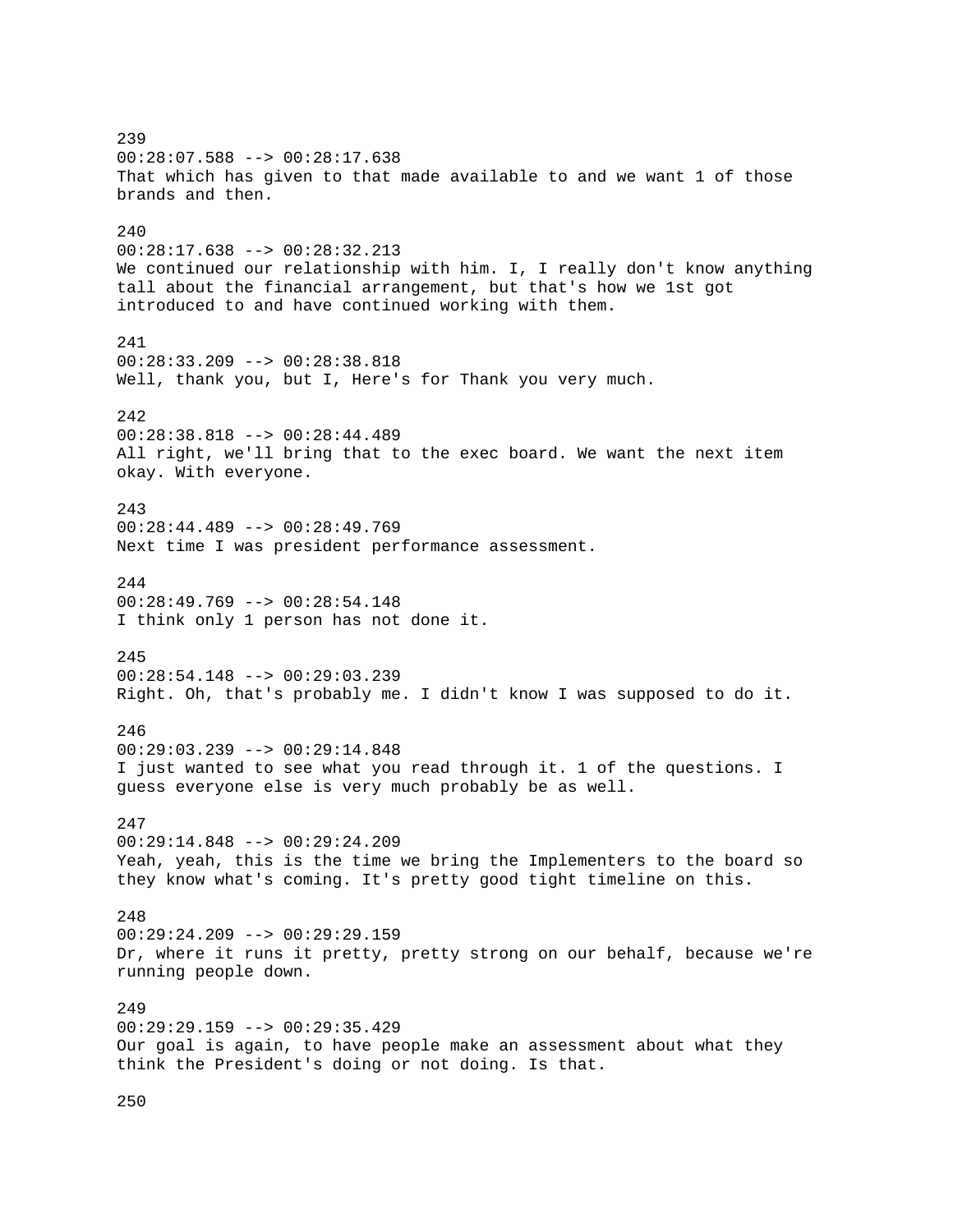$00:29:36.203$  -->  $00:29:45.953$ In going through the process we have a pretty in depth conversation with the president. He's the same conversation back with us on what we're doing, or not doing. 251 00:29:45.953 --> 00:29:53.423 And how we can you see this being a good or bad or how support the university better by the end of the conversation and Rami rich. 252 00:29:53.729 --> 00:30:04.048 And the dialogue is very honest, and I think we've had some good assistants to Pam, and for us on how we manage ourselves and our and our board duties. 253 00:30:04.048 --> 00:30:13.378 Uh, the president will do response back once the assessments done and then the conversation will be very individualized and for group. 254 00:30:13.378 --> 00:30:19.709 We always want to ask the staff, the board members to fill out every category. 255  $00:30:19.709$  -->  $00:30:28.169$ 1 of the things that was asking our last meeting was the issue of the audit response and. 256 00:30:28.169 --> 00:30:34.739 That would be not a new category fulcrum under the category business management. 257 00:30:34.739 --> 00:30:40.499 And let it lie there this year may read it in for next year. So we'll get spoken there. 258 00:30:40.499 --> 00:30:53.213 And the thought is, if we don't have an approval of rolling over being done, that would not be good for the president because he's, he's agreed that he will have those things. I'm sure responses are appropriate and understanding. 259 00:30:53.213 --> 00:31:04.013 So, if we can have the responses back in the auditor feels good about him, listening and more importantly fixing things that are problems. Other than that. There's nothing else to add to that.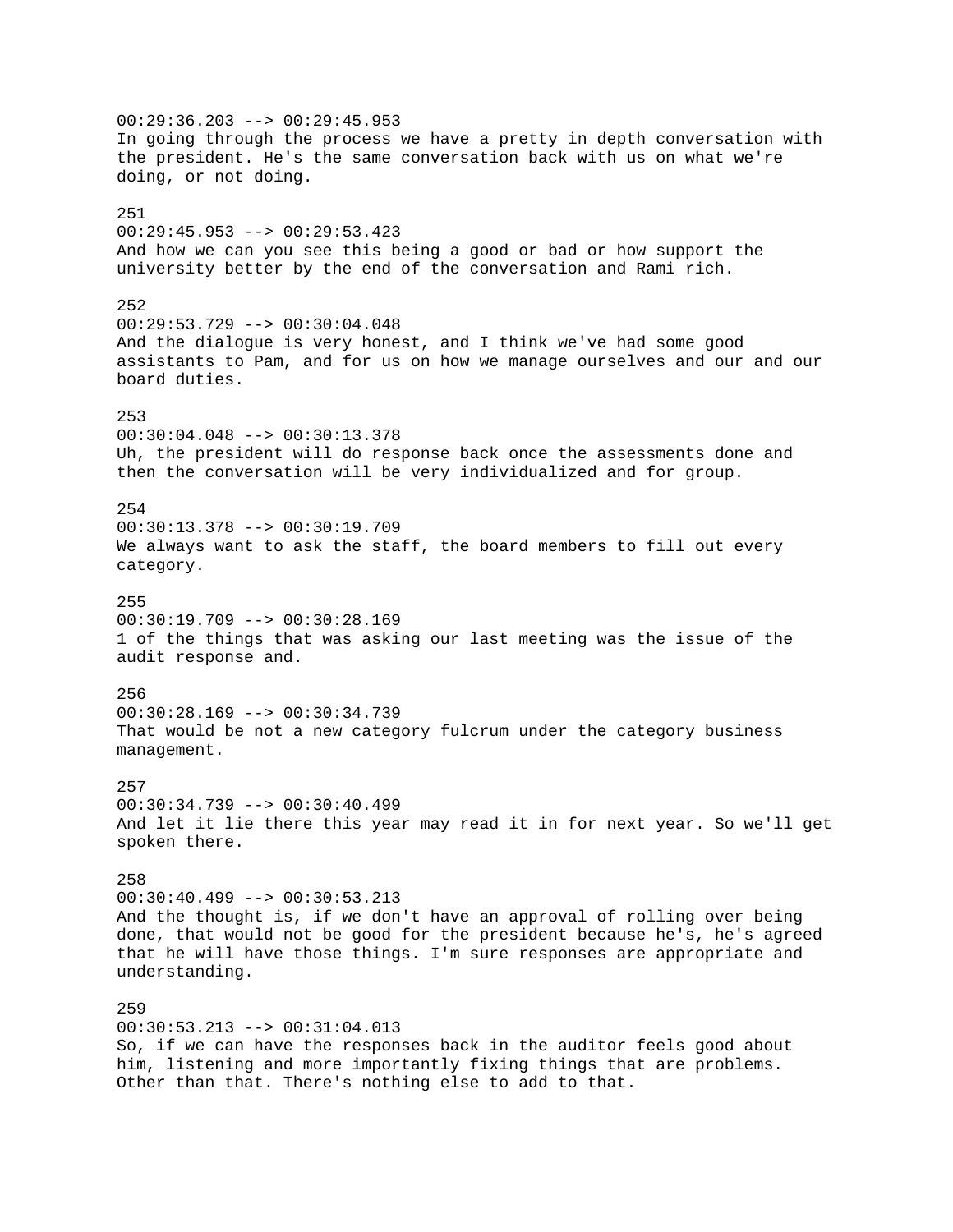260  $00:31:04.439$  -->  $00:31:12.598$ At this time, but anybody into questions don't ask for anything. Listen, let's talk about that right now, if we could. 261 00:31:13.828 --> 00:31:19.709 And just to be clear, I'm now, I think on this for, we haven't gotten the. 262 00:31:19.709 --> 00:31:25.618 Information to actually complete the evaluation that's going to be coming on the 15th of March. 263 00:31:25.618 --> 00:31:33.479 The assessment was in the packet, wasn't it wasn't there? Yeah, it was. 264 00:31:33.479 --> 00:31:46.828 No, no, the process, the process, I think, hasn't the process hasn't started. Oh, no, no right. No, no, this this is just the tool. 265 00:31:46.828 --> 00:31:53.098 Okay, got it. 266 00:31:53.098 --> 00:32:04.469 We, we need to make sure that our evaluation the board members is back to the March 22nd. 267 00:32:04.469 --> 00:32:13.048 Correct yeah, so we just have to make sure that we follow all the steps indicated by date. Right? 268 00:32:13.048 --> 00:32:21.239 That's correct back to Ray will get us tight on time and make sure you remind them to get it back in. 269  $00:32:21.239$  -->  $00:32:28.314$ So I'll tell you that she runs a pretty tight ship and, uh, you'll be approached or scolded for not having it done. 270 00:32:30.473 --> 00:32:37.374 That's what I mean, she will do that as well. 271 00:32:37.858 --> 00:32:41.699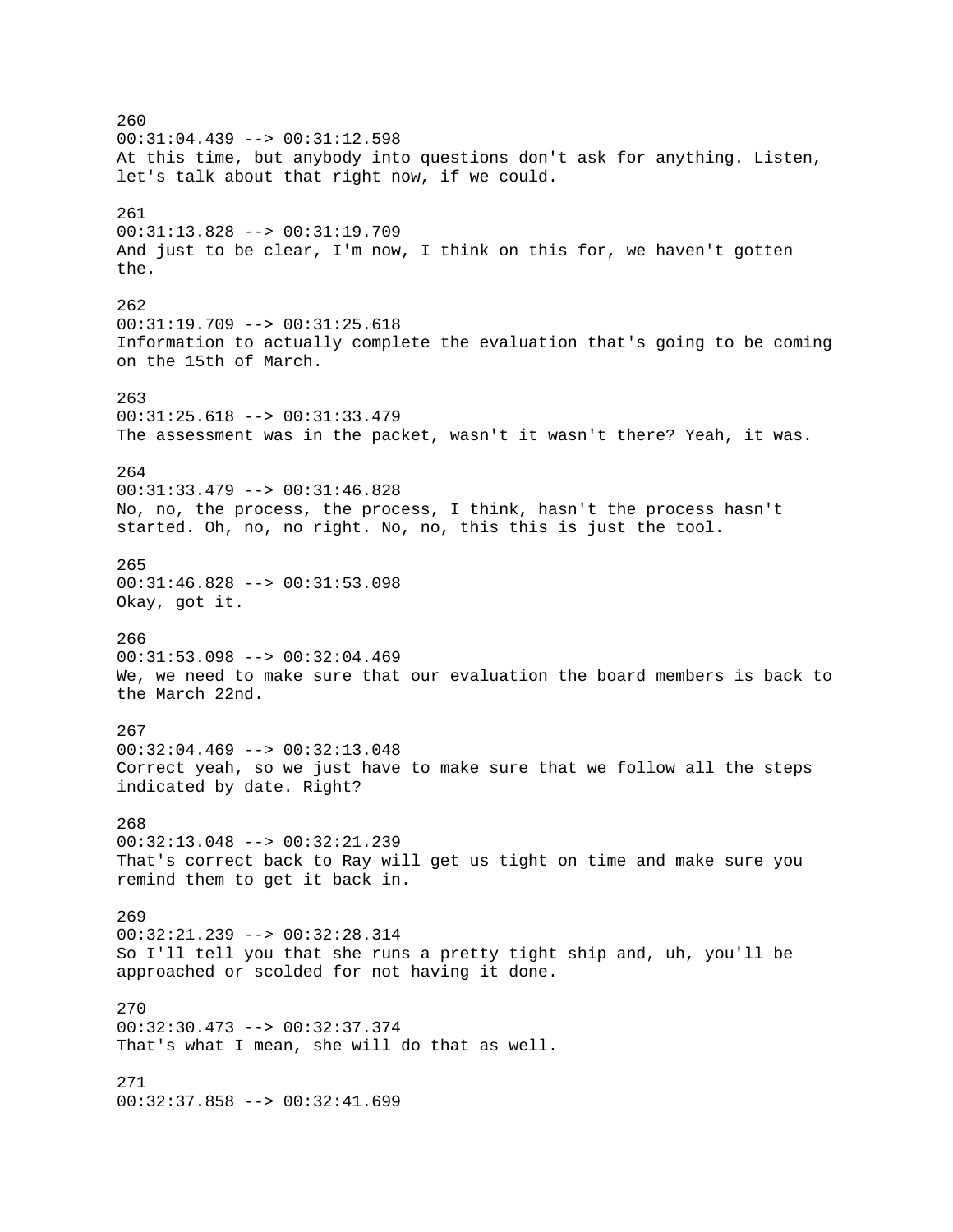Any other comments questions. 272 00:32:44.874 --> 00:32:55.824 Again, the issue that I think, man, because facilities finance, and our group was making sure that we had the president be held to that and where we measure them this year is not written in the review. 273 00:32:55.824 --> 00:33:05.963 But it wasn't written in the next 1 the following year for the next calendar year, but again want to hold to that. That's the catalog. What we do that, and I speak to it there. Okay. 274  $00:33:06.749 --& 00:33:14.098$ Anything else you need to read that okay on the business review. 275 00:33:14.098 --> 00:33:18.959 I should also summarizes everybody's comments by category. 276 00:33:18.959 --> 00:33:23.909 So, when you get the final, somebody appointment as you to see everybody's comments. 277 00:33:23.909 --> 00:33:28.138 Uh, anonymously written, but, uh, you see, everybody's there. 278 00:33:28.493 --> 00:33:38.034 I think that we understand how we size and direct him going forward as he's, he's a 5 year president, but he's still a precedent. And that's good. 279 00:33:38.693 --> 00:33:44.183 And our job is to help craft him to him as well to make him a better server for our university. 280 00:33:44.818 --> 00:33:50.429 Got it when when is president up, there was turn over. 281  $00:33:52.019$  -->  $00:33:55.288$ Oh, you have 2, 3 more years. Okay. 282 00:33:55.288 --> 00:34:05.098 Unless you choose not to be.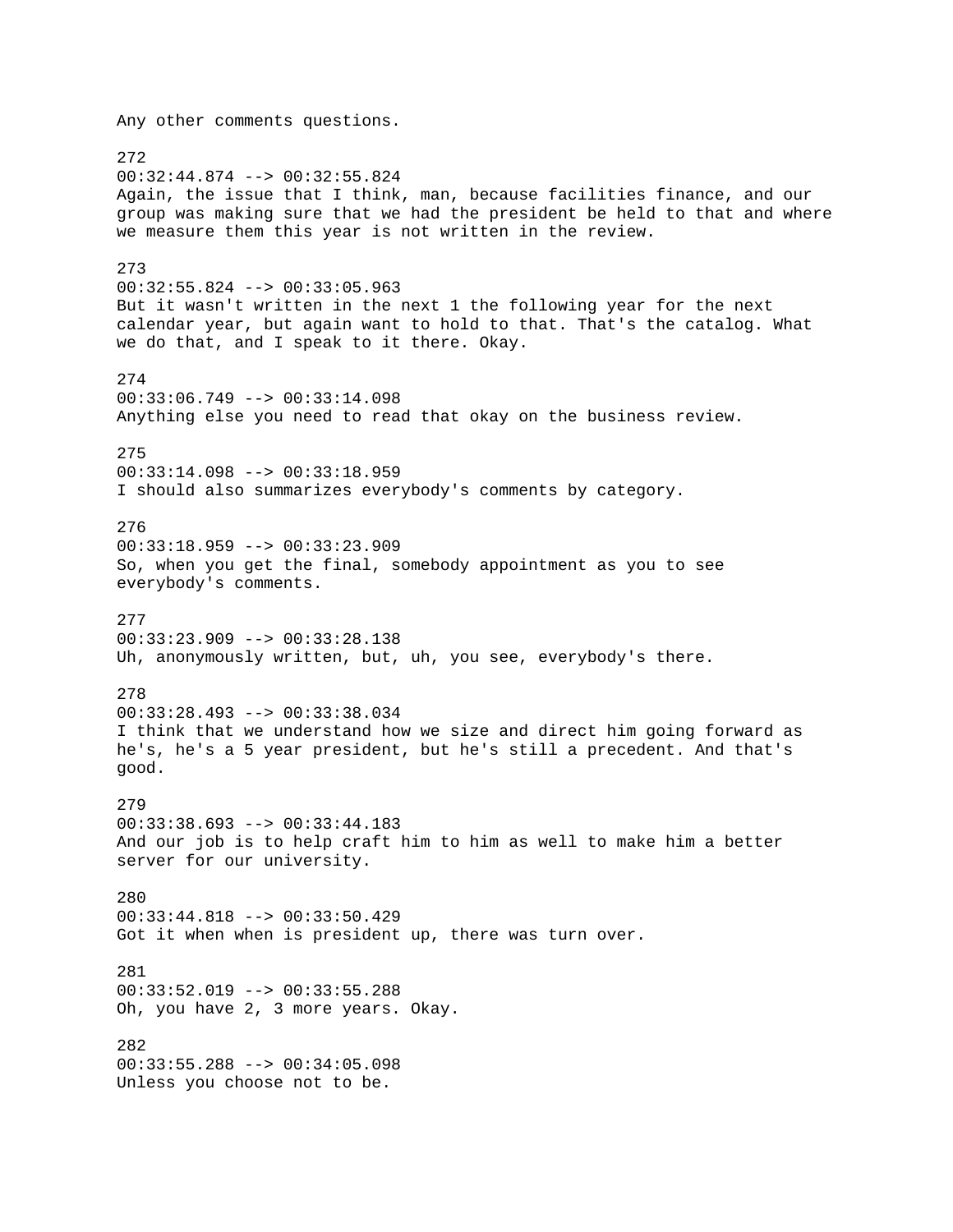283 00:34:07.108 --> 00:34:11.579 Is that how are you doing, sir? 284 00:34:11.579 --> 00:34:16.498 Need yourself say good morning everybody. 285 00:34:16.498 --> 00:34:28.259 Oh, he's still on mute is the on mute. Oh, sorry. Great. Mr. chairman. Good to see you. And my colleagues and welcome to our new visitor. 286 00:34:28.259 --> 00:34:31.679 Um, it's a pleasure to. 287 00:34:31.679 --> 00:34:36.838 Beyond the fall and director. Good to see. 288 00:34:36.838 --> 00:34:43.469 Well, we've already started the matrix and got some next steps tomorrow at. 289  $00:34:43.469$  -->  $00:34:49.494$ And we're just reviewing the, the business assessment, and how we move forward on that. 290 00:34:49.643 --> 00:34:59.393 And we made a recommendation before with the executive getting to a board. 291 00:34:59.938 --> 00:35:05.818 A board assessment. 292 00:35:05.818 --> 00:35:12.268 Well, thank you, thank you for that. I actually joined the committee call when it got started. 293 00:35:12.268 --> 00:35:25.079 And, uh, just I, so, I, I, I failed to add that really to think there's a, for the thought leadership and initiative on this matrix. 294 00:35:25.079 --> 00:35:33.028 Best practice and so I agree with the subsequent 2 conversations.